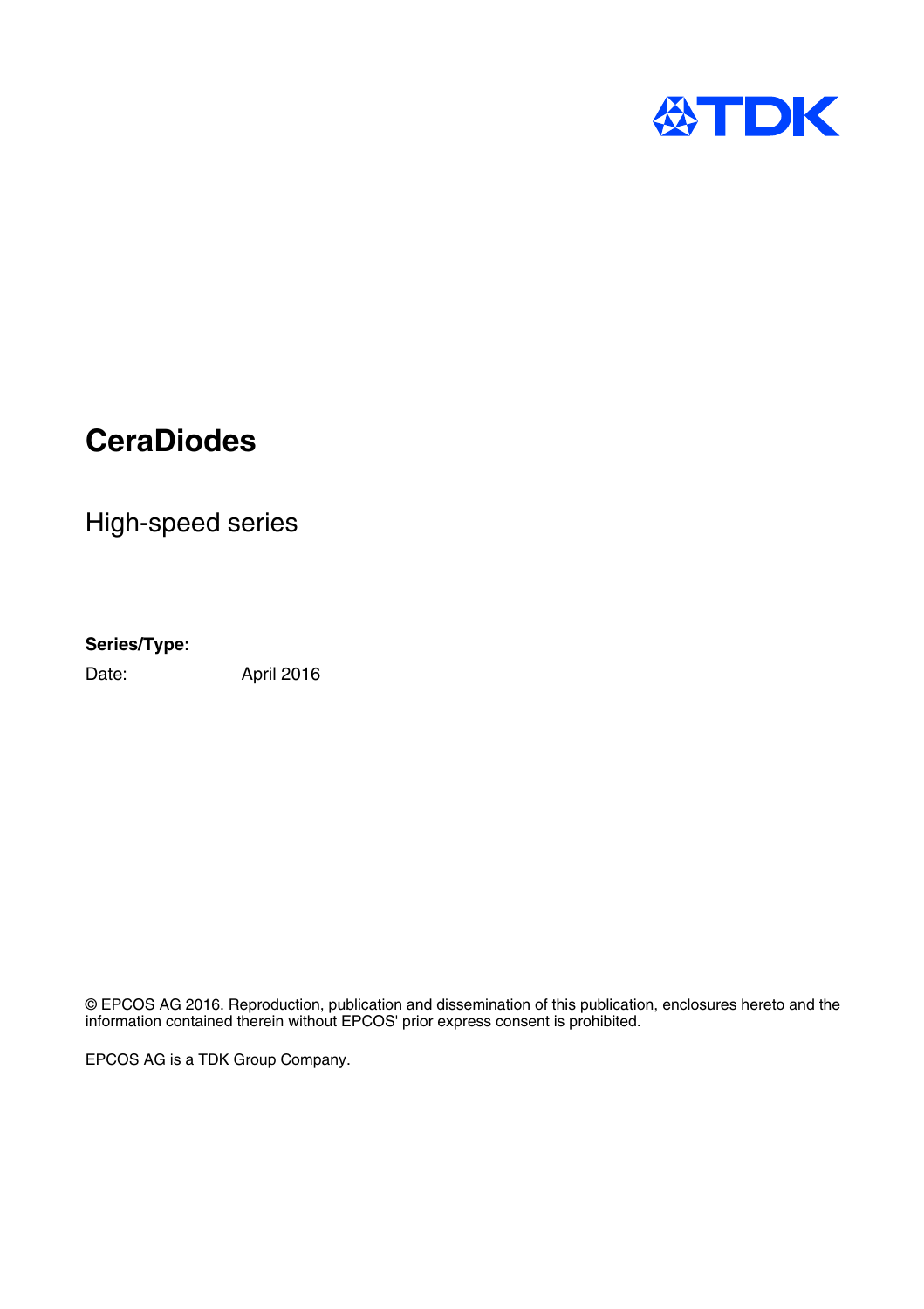

**High-speed series**

**SMD** 

## **EPCOS type designation**

| CD                        |                                                                                                                 |                                                                                                                                                                                                                         | $\mathbb S$                                                                                                         | $\overline{2}$ | C <sub>05</sub>                        | <b>GTA</b> |  |
|---------------------------|-----------------------------------------------------------------------------------------------------------------|-------------------------------------------------------------------------------------------------------------------------------------------------------------------------------------------------------------------------|---------------------------------------------------------------------------------------------------------------------|----------------|----------------------------------------|------------|--|
| $CD \triangleq CeraDiode$ |                                                                                                                 |                                                                                                                                                                                                                         |                                                                                                                     |                |                                        |            |  |
|                           | <b>Device</b><br>$S \triangleq$ Single device<br>$A \triangleq$ Array device                                    |                                                                                                                                                                                                                         |                                                                                                                     |                |                                        |            |  |
|                           | Code<br>$\mathbf{1}$<br>$\overline{2}$<br>3<br>$\overline{4}$<br>Code<br>3<br>$\overline{\mathbf{4}}$<br>5<br>6 | Case sizes of single devices<br>Case size<br>(inch/mm)<br>0201/0603<br>0402/1005<br>0603/1608<br>1003/2508<br>Case sizes of array devices<br>Case size<br>(inch/mm)<br>0506/1216<br>0508/1220<br>0612/1632<br>1012/2532 |                                                                                                                     |                |                                        |            |  |
|                           |                                                                                                                 | <b>Rated voltage</b><br>Code<br>040<br>050<br>090<br>120<br>150<br>160<br>180<br>200<br>300<br>360<br>480<br>700<br>900<br>201                                                                                          | <b>VDC</b><br>$\overline{4}$<br>5.5/ 5.6<br>9<br>12<br>15<br>16<br>18<br>20/22<br>30<br>36<br>48<br>70<br>90<br>200 |                |                                        |            |  |
|                           |                                                                                                                 |                                                                                                                                                                                                                         |                                                                                                                     | <b>Type</b>    | GTA $\triangleq$ Standard<br>GTR A LED |            |  |

- GTB ≙ LED<br>GTH ≙ High-speed
- 
- HDMI1 Capacitance value <1 pF HDMI2 Capacitance value <1 pF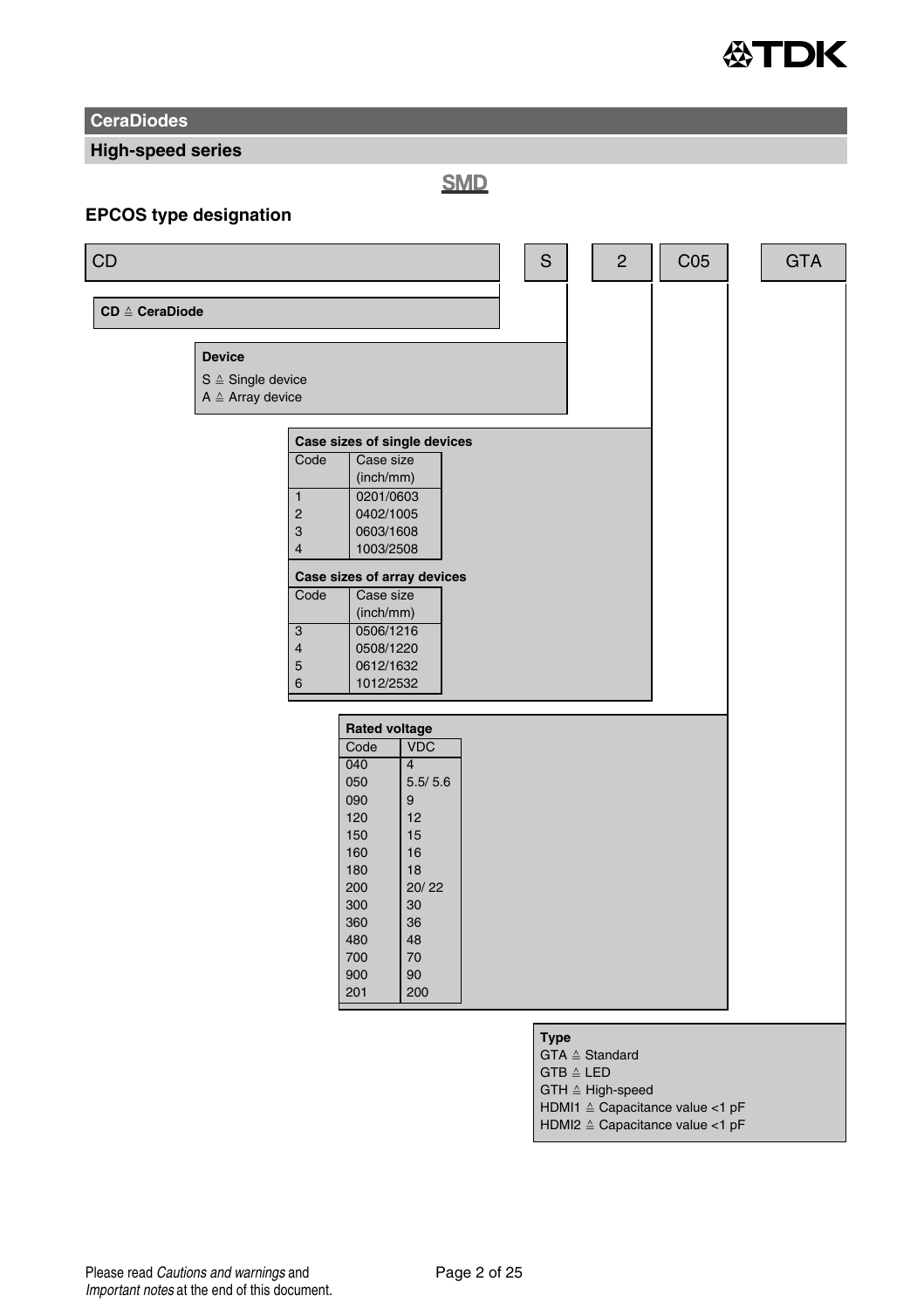

### **High-speed series**

**SMD** 

#### **Ordering code system**

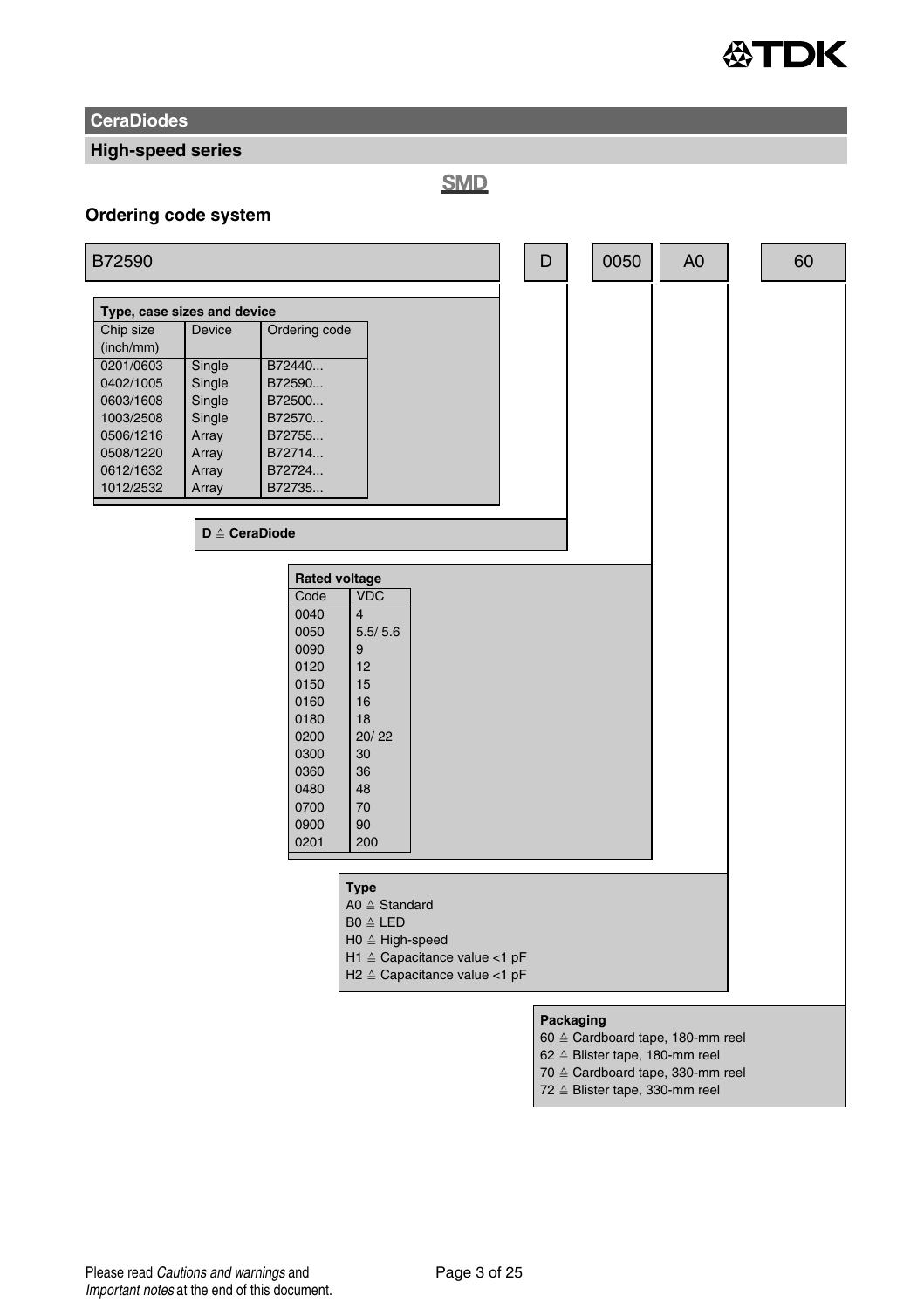

### **High-speed series**

## **SMD**

### **Features**

- $\blacksquare$  Very low capacitance values 0.6 up to 10 pF
- ESD protection to IEC 61000-4-2, level 4
- Bidirectional ESD protection in one component
- No change in ESD protection performance at temperatures up to 85 °C (temperature derating)
- Low parasitic inductance
- Low leakage current
- Fast response time  $<$ 0.5 ns
- Lead-free nickel barrier terminations suitable for lead-free soldering
- RoHS-compatible

### **Applications**

- Interfaces, data lines (USB, IEEE 1394, Ethernet, parallel port, SATA, DisplayPort, etc.), audio lines (digital) and video lines (analog), DVI, HDMI, ICs and I/O ports
- Consumer electronic products (TV, DVD player/recorder, set-top box, game consoles, MP3 player, digital still/video camera, etc.)
- EDP products (desktop and notebook computer, monitor, PDA, printer, memory card, control unit, head set, speaker, HDD, optical drive, etc.)
- $\blacksquare$  Industrial applications
- $\blacksquare$  Mobile phone applications

### **Design**

- Multilayer technology
- $\blacksquare$  Nickel barrier termination (Ag/Ni/Sn) for lead-free soldering

#### **Marking**

 $\blacksquare$  Due to the symmetrical configuration no marking information is needed.

### **General technical data**

| Maximum DC operating voltage     |                             | $V_{DC,max}$               | 5.530      |              |
|----------------------------------|-----------------------------|----------------------------|------------|--------------|
| Typical capacitance              |                             | $C_{typ}$                  | 0.610      | pF           |
| Air discharge ESD capability     | to IEC 61000-4-2            | $V_{ESD.air}$              | 15         | kV           |
| Contact discharge ESD capability | to IEC 61000-4-2            | $V_{ESD,contact}$          | 8          | kV           |
| Leakage current                  | $(V_{\text{leak}} = 5.6 V)$ | I <sub>leak</sub>          |            | μA           |
| Operating temperature            |                             | $\mathsf{I}_{\mathsf{op}}$ | $-40/+85$  | $^{\circ}$ C |
| Storage temperature              |                             | LCT/UCT                    | $-40/+125$ | °C           |

Single chip



4-fold array



 $2/4$  data  $+1$  supply

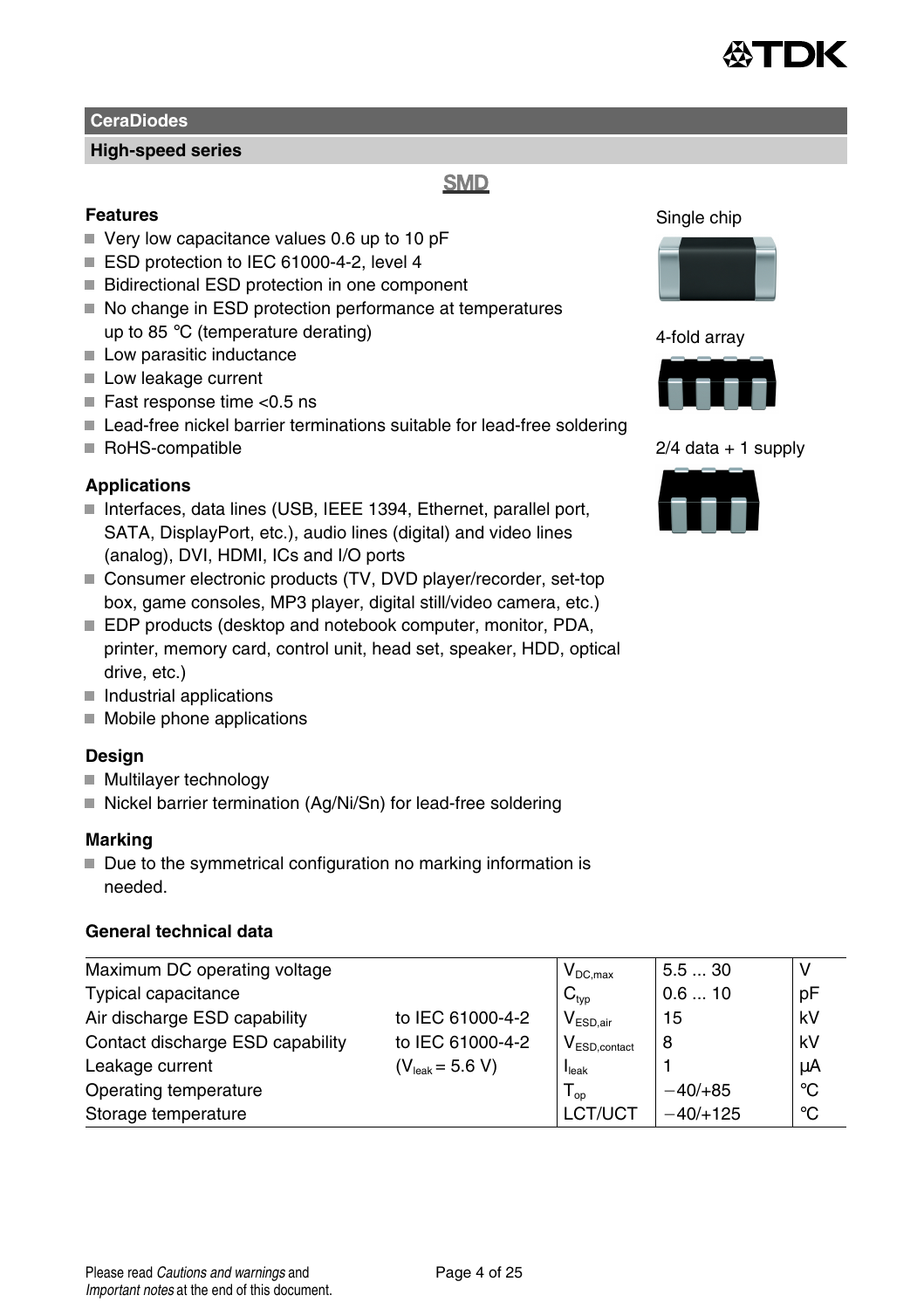

## **High-speed series**

**SMD** 

## **Electrical specifications and ordering codes**

## **Maximum ratings (Top,max = 85** °**C) and characteristics (T<sup>A</sup> = 25** °**C)**

| Type                  | Ordering code                                          | $\mathsf{V}_{\mathsf{DC},\mathsf{max}}$ | $\mathsf{V}_{\mathsf{BR},\mathsf{min}}$ | $\mathsf{V}_{\text{clamp,max}}$ | $\mathbf{C}_{\text{typ}}$<br>(1 MHz, 1 V) | $C_{\text{max}}$<br>(1 MHz, 1 V) |
|-----------------------|--------------------------------------------------------|-----------------------------------------|-----------------------------------------|---------------------------------|-------------------------------------------|----------------------------------|
|                       |                                                        | v                                       | $(1 \text{ mA})$<br>V                   | (1 A)<br>v                      | рF                                        | pF                               |
|                       | Array, 2/4 data + 1 supply, 0506, SOT-666              |                                         |                                         |                                 |                                           |                                  |
| CDA3C05GTH            | B72755D0050H062                                        | 5.6                                     | 106                                     | 395                             | 2.2                                       | 3.5                              |
|                       | Array, 2/4 data + 1 supply, 1012, SOT-23 6L            |                                         |                                         |                                 |                                           |                                  |
|                       |                                                        |                                         |                                         |                                 |                                           |                                  |
| CDA6C05GTH            | B72735D0050H062                                        | 5.6                                     | 52                                      | 195                             | $\overline{7}$                            | 10                               |
|                       | Array, 4-fold, 0508, no semiconductor diode equivalent |                                         |                                         |                                 |                                           |                                  |
| CDA4C16GTH            | B72714D0160H060                                        | 16                                      | 22                                      | 66                              | 10                                        | 15                               |
|                       | Array, 4-fold, 0612, no semiconductor diode equivalent |                                         |                                         |                                 |                                           |                                  |
| CDA5C16GTH            | B72724D0160H062                                        | 16                                      | 80                                      | 350                             | 3                                         | 5                                |
|                       | Single, 0201, no semiconductor diode equivalent        |                                         |                                         |                                 |                                           |                                  |
| CDS1C05GTH1           | B72440C0050H160                                        | 5.5                                     | 17                                      | 33                              | 7                                         | ٠                                |
| CDS1C05GTH2           | B72440C0050H260                                        | 5.5                                     | 20                                      | 66                              | 3                                         |                                  |
| Single, 0402, SOD-723 |                                                        |                                         |                                         |                                 |                                           |                                  |
| CDS2C05HDMI1          | B72590D0050H160                                        | 5.6                                     | 150                                     | $\blacksquare$                  | 0.6                                       | 0.9                              |
| CDS2C05HDMI2          | B72590D0050H260                                        | 5.6                                     | 90                                      |                                 | 0.6                                       | 0.9                              |
| CDS2C12GTH            | B72590D0120H060                                        | 12                                      | 20                                      | 66                              | 4.5                                       |                                  |
| CDS2C15GTH            | B72590D0150H060                                        | 15                                      | 23                                      | 66                              | 10                                        | 15                               |
| CDS2C16GTH            | B72590D0160H060                                        | 16                                      | 65                                      | 290                             | 2                                         | 3                                |
| CDS2C20GTH            | B72590D0200H060                                        | 20                                      | 30                                      | 80                              | 10                                        | 13                               |
| Single, 0603, SOD-523 |                                                        |                                         |                                         |                                 |                                           |                                  |
| CDS3C05HDMI1          | B72500D0050H160                                        | 5.6                                     | 150                                     | $\tilde{\phantom{a}}$           | 0.6                                       | 0.9                              |
| CDS3C16GTH            | B72500D0160H060                                        | 16                                      | 65                                      | 290                             | 3                                         | 5                                |
| CDS3C30GTH            | B72500D0300H060                                        | 30                                      | 50                                      | 120                             | 10                                        | 15                               |
| Single, 1003, SOD-323 |                                                        |                                         |                                         |                                 |                                           |                                  |
| CDS4C16GTH            | B72570D0160H060                                        | 16                                      | 38                                      | 146                             | 3                                         | 5                                |

### **Typical characteristics**

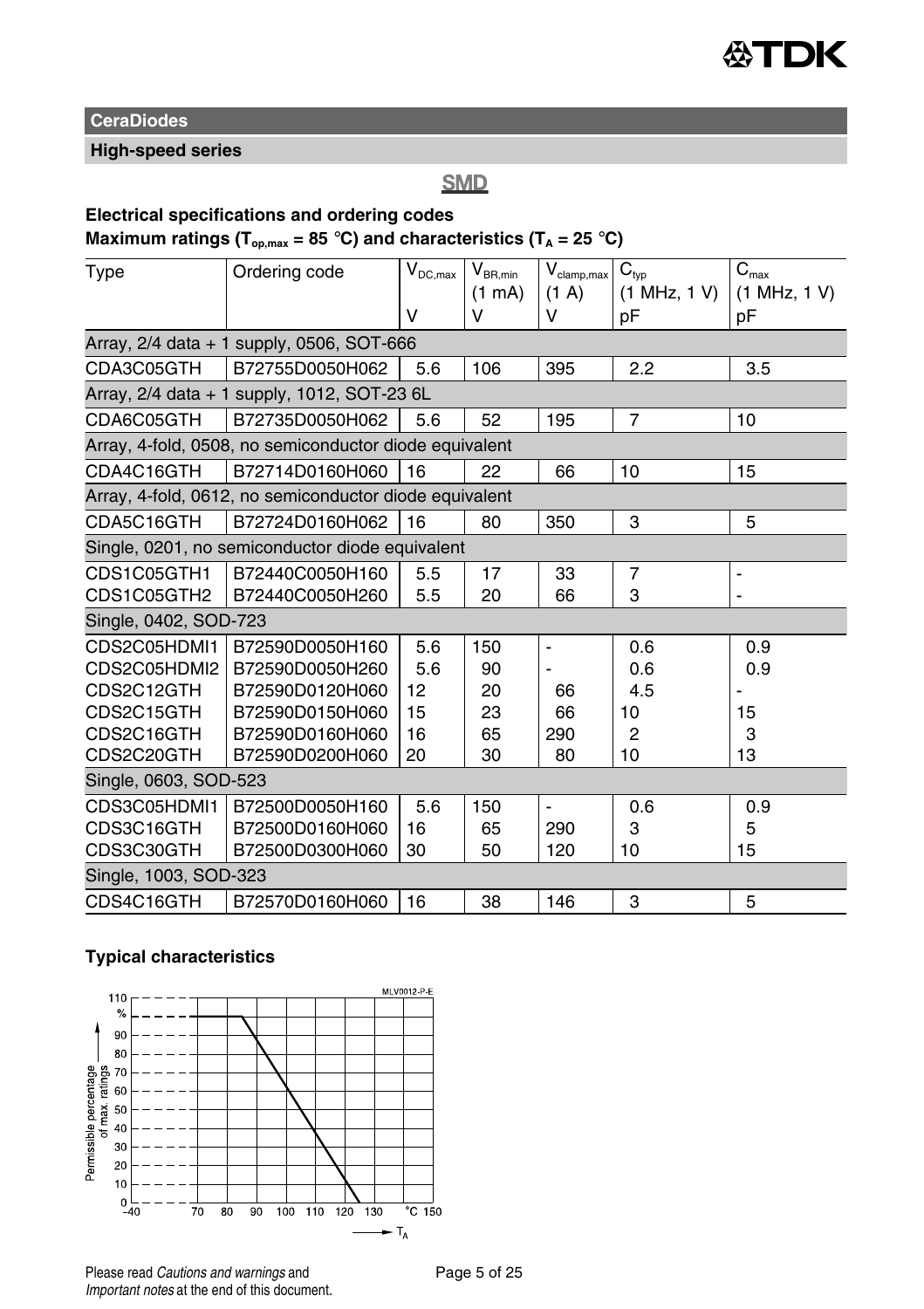

## **High-speed series**

## **SMD**

## **Dimensional drawings**

Single device



 $\checkmark$ 

MLV0162-P

Dimensions in mm

|      |                                 | 0402 |      |      | 0603      |      | 1003 |  |
|------|---------------------------------|------|------|------|-----------|------|------|--|
|      |                                 | 1005 |      | 1608 |           | 2508 |      |  |
| Min. |                                 | Min. |      |      |           |      | Max. |  |
| 0.57 | 0.63                            | 0.85 | 1.15 | 1.45 | 1.75      | 2.34 | 2.74 |  |
| 0.27 | 0.33                            | 0.4  | 0.6  | 0.7  | 0.9       | 0.7  | 0.9  |  |
| 0.27 | 0.33                            | 0.4  | 0.6  | 0.7  | 0.9       | 0.7  | 0.9  |  |
| 0.1  | 0.2                             | 0.1  | 0.3  | 0.1  | 0.4       | 0.13 | 0.75 |  |
|      | Case (inch) 0201<br>$(mm)$ 0603 |      | Max. |      | Max. Min. | Max. | Min. |  |

Array devices



4-fold array 2/4 data + 1 supply





Dimension in mm

| (inch)<br>Case size |      | 0506 |      | 0508                     |      | 0612 |      | 1012                     |      |
|---------------------|------|------|------|--------------------------|------|------|------|--------------------------|------|
|                     | (mm) | 1216 |      | 1220                     |      | 1632 |      | 2532                     |      |
|                     |      | Min. | Max. | Min.                     | Max. | Min. | Max. | Min.                     | Max. |
|                     |      | 1.50 | 1.70 | 1.8                      | 2.2  | 3.0  | 3.4  | 2.90                     | 3.50 |
| W                   |      | 1.20 | 1.40 | 1.05                     | 1.45 | 1.45 | 1.75 | 2.25                     | 2.75 |
| h                   |      |      | 0.6  | $\blacksquare$           | 0.9  |      | 0.9  |                          | 1.2  |
| d                   |      | 0.2  | 0.4  | 0.2                      | 0.4  | 0.25 | 0.55 | 0.35                     | 0.65 |
| e                   |      | 0.4  | 0.6  | 0.4                      | 0.6  | 0.61 | 0.91 | 0.8                      | 1.1  |
| k                   |      |      | 0.35 | $\overline{\phantom{a}}$ | 0.35 | -    | 0.35 | $\overline{\phantom{0}}$ | 0.45 |

Please read Cautions and warnings and <br>
Page 6 of 25 Important notes at the end of this document.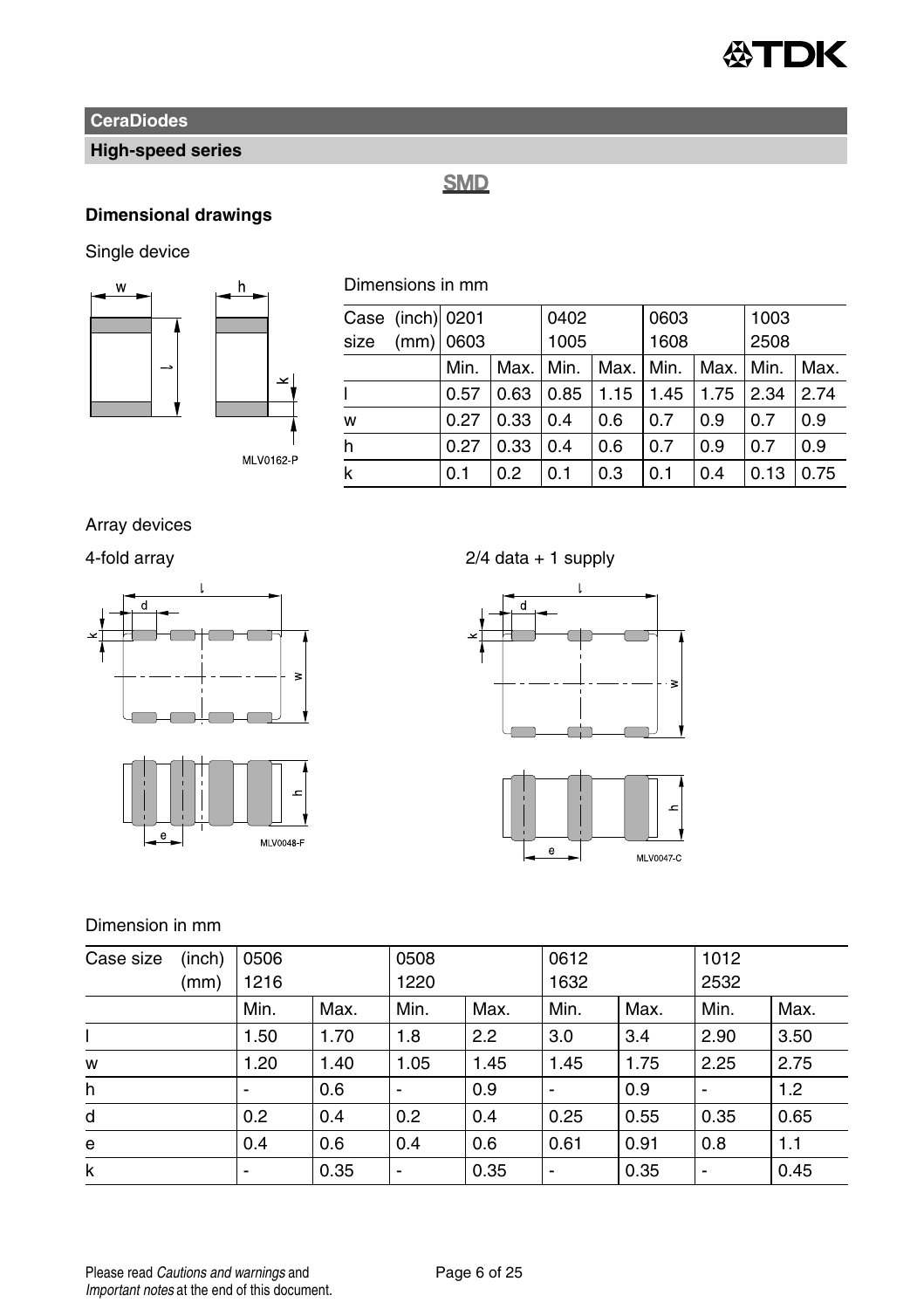

## **High-speed series**

## **SMD**

## **Recommended solder pads**

Single device



## Dimensions in mm

| Case size | $(inch)$ 0201 |      | 0402 | 0603 | 1003 |
|-----------|---------------|------|------|------|------|
|           | (mm)          | 0603 | 1005 | 1608 | 2508 |
| A         |               | 0.3  | 0.6  | 1.0  | 0.8  |
| B         |               | 0.25 | 0.6  | 1.0  | 0.8  |
| C         |               | 0.3  | 0.5  | 1.0  | 1.45 |

### Array devices



## 4-fold array 2/4 data + 1 supply



### Dimensions in mm

| Case size | (inch)<br>(mm) | 0506<br>1216 | 0508<br>1220 | 0612<br>1632 | 1012<br>2532 |
|-----------|----------------|--------------|--------------|--------------|--------------|
| A         |                | 0.36         | 0.35         | 0.5          | 0.7          |
| B         |                | 0.84         | 0.9          | 0.7          | 1.0          |
| C         |                | 0.62         | 0.4          | 1.2          | 1.4          |
| Е         |                | 0.50         | 0.5          | 0.76         | 0.95         |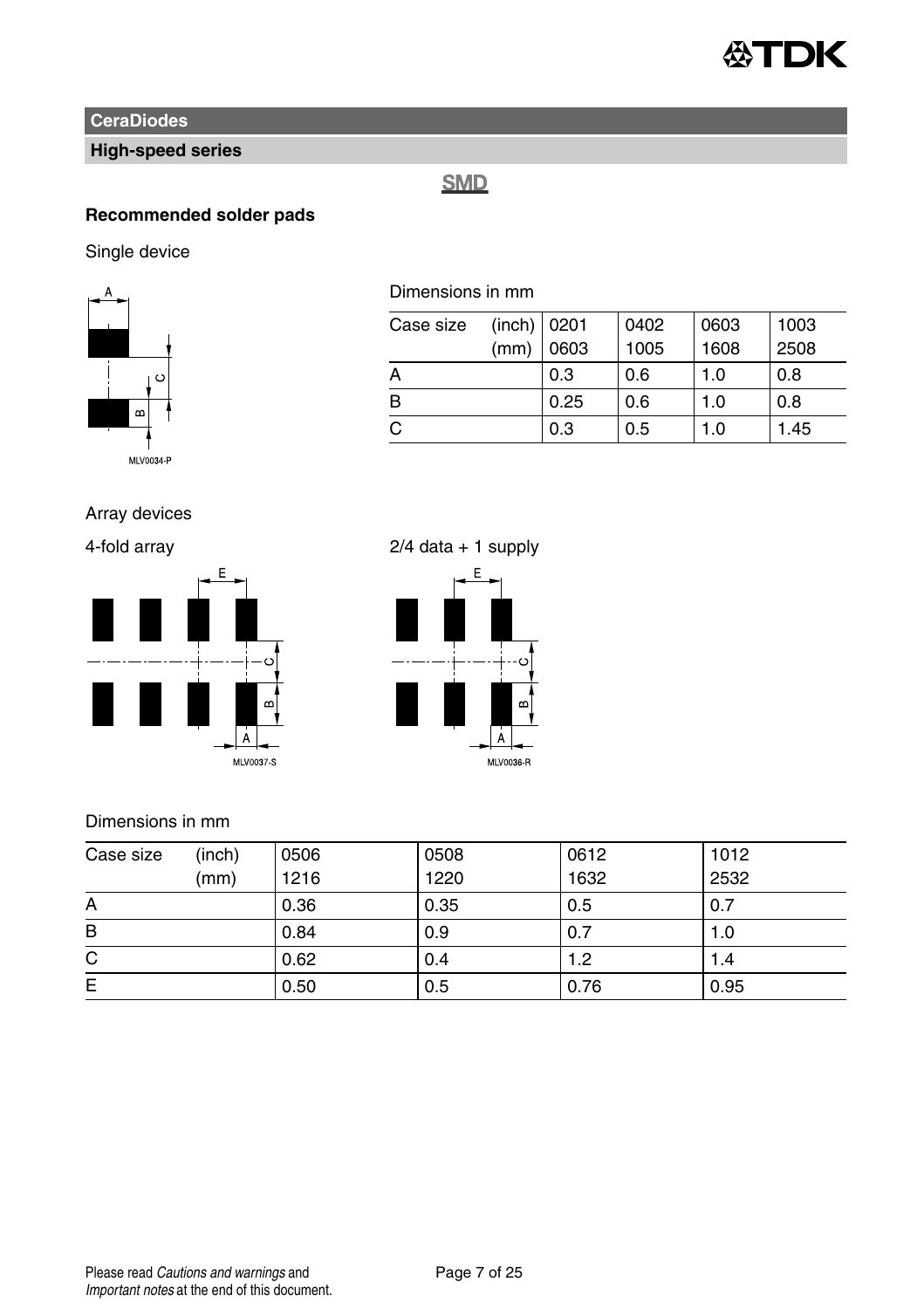

## **High-speed series**

**SMD** 

## **Pin configurations**

## Single device



| Pin | Description |
|-----|-------------|
| o-  | <b>GND</b>  |
| P2  | I/O line    |

## Array devices

### 4-fold array



| Pin             | Description |
|-----------------|-------------|
| P <sub>1</sub>  | <b>GND</b>  |
| P <sub>2</sub>  | <b>GND</b>  |
| P <sub>3</sub>  | <b>GND</b>  |
| $\overline{P4}$ | <b>GND</b>  |
| $\overline{P5}$ | I/O line 1  |
| P <sub>6</sub>  | I/O line 2  |
| $\overline{P7}$ | I/O line 3  |
| P <sub>8</sub>  | I/O line 4  |
|                 |             |

## $2/4$  data + 1 supply



| Pin             | Description  |
|-----------------|--------------|
| P <sub>1</sub>  | I/O line 1   |
| P <sub>2</sub>  | <b>GND</b>   |
| P <sub>3</sub>  | I/O line 2   |
| $\overline{P4}$ | I/O line 3   |
| P <sub>5</sub>  | $V_{DC}$     |
| Pß              | $I/O$ line 4 |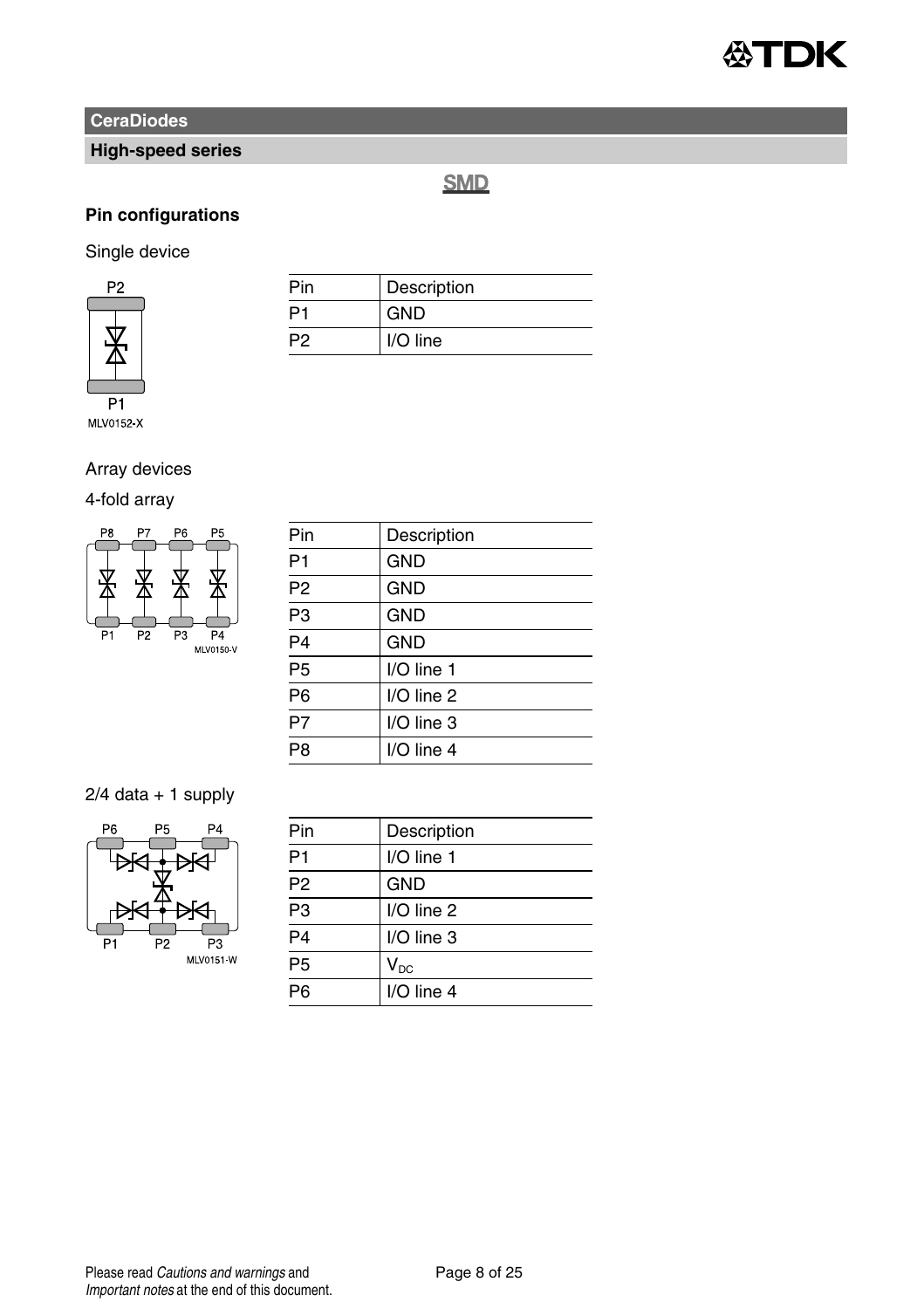

### **High-speed series**

**SMD** 

### **Termination**

Single device



### Array device



**KKE0366 S E**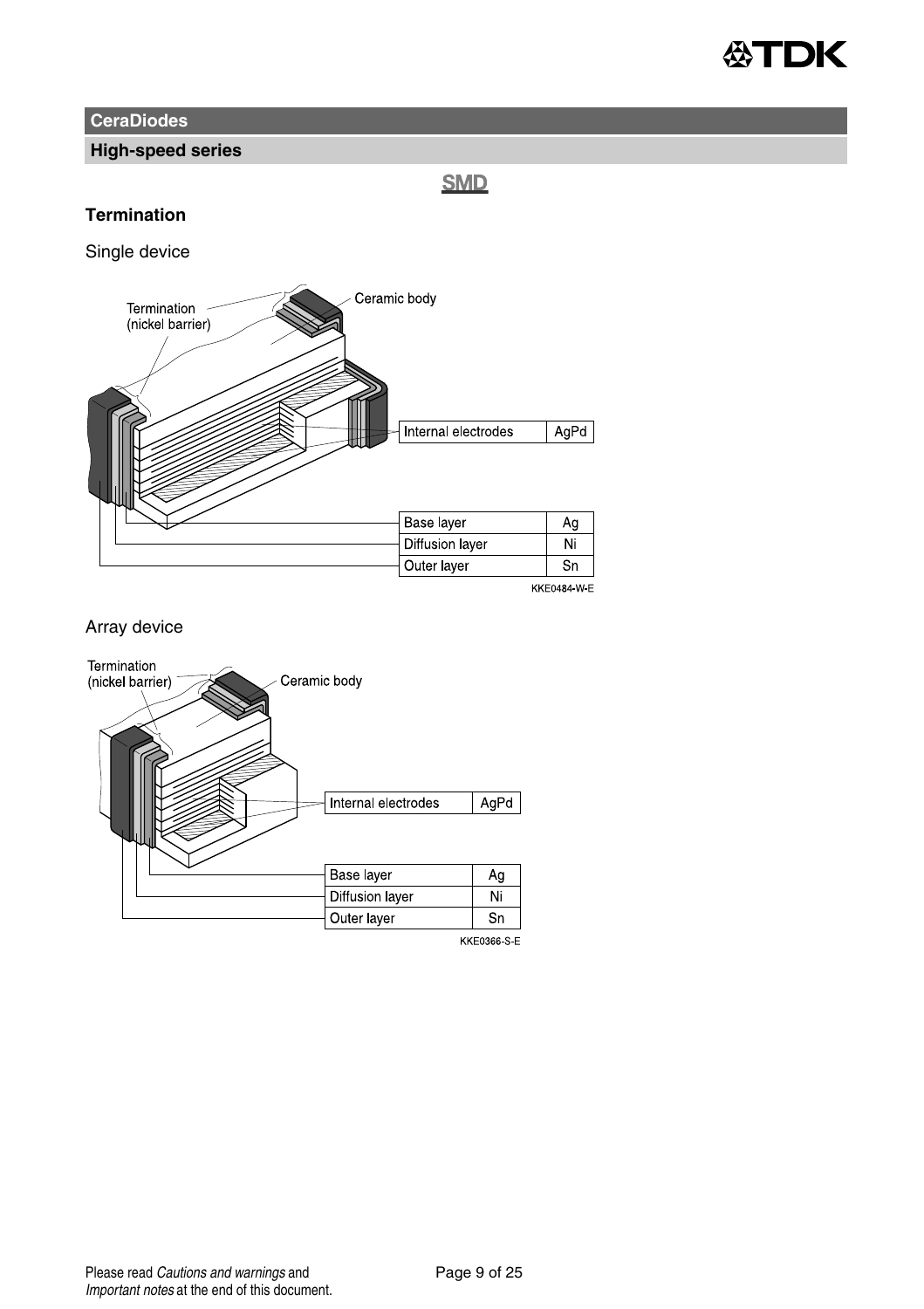

## **High-speed series**

## **SMD**

## **Delivery mode**

| EIA case size | Taping         | Reel size | Packing unit | Type         | Ordering code   |  |
|---------------|----------------|-----------|--------------|--------------|-----------------|--|
|               |                | mm        | pcs.         |              |                 |  |
| 0201          | Cardboard      | 180       | 15000        | CDS1C05GTH1  | B72440C0050H160 |  |
| 0201          | Cardboard      | 180       | 15000        | CDS1C05GTH2  | B72440C0050H260 |  |
| 0402          | Cardboard      | 180       | 10000        | CDS2C05HDMI1 | B72590D0050H160 |  |
| 0402          | Cardboard      | 180       | 10000        | CDS2C05HDMI2 | B72590D0050H260 |  |
| 0402          | Cardboard      | 180       | 10000        | CDS2C12GTH   | B72590D0120H060 |  |
| 0402          | Cardboard      | 180       | 10000        | CDS2C15GTH   | B72590D0150H060 |  |
| 0402          | Cardboard      | 180       | 10000        | CDS2C16GTH   | B72590D0160H060 |  |
| 0402          | Cardboard      | 180       | 10000        | CDS2C20GTH   | B72590D0200H060 |  |
| 0506          | <b>Blister</b> | 180       | 3000         | CDA3C05GTH   | B72755D0050H062 |  |
| 0508          | Cardboard      | 180       | 4000         | CDA4C16GTH   | B72714D0160H060 |  |
| 0603          | Cardboard      | 180       | 4000         | CDS3C05HDMI1 | B72500D0050H160 |  |
| 0603          | Cardboard      | 180       | 4000         | CDS3C16GTH   | B72500D0160H060 |  |
| 0603          | Cardboard      | 180       | 4000         | CDS3C30GTH   | B72500D0300H060 |  |
| 0612          | <b>Blister</b> | 180       | 3000         | CDA5C16GTH   | B72724D0160H062 |  |
| 1003          | Cardboard      | 180       | 4000         | CDS4C16GTH   | B72570D0160H060 |  |
| 1012          | <b>Blister</b> | 180       | 2000         | CDA6C05GTH   | B72735D0050H062 |  |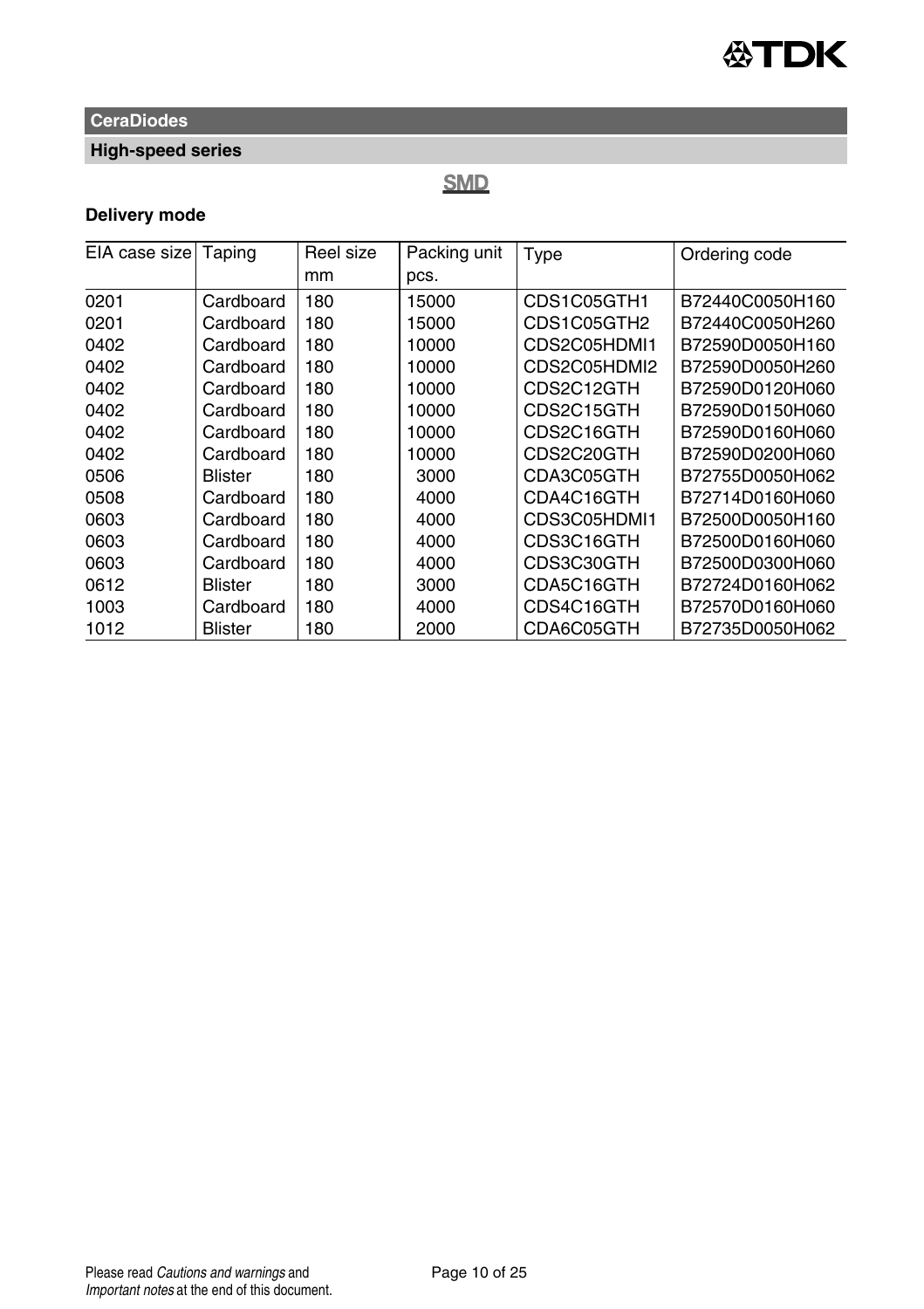

### **High-speed series**

## **SMD**

- **1 Taping and packing for chip and array CeraDiodes**
- **1.1 Cardboard tape (taping to IEC 60286-3)**



### Dimensions in mm

| Case size (inch)                |                | 0201                        | 0402 | 0603 | 1003 | 0508 | <b>Tolerance</b>  |
|---------------------------------|----------------|-----------------------------|------|------|------|------|-------------------|
| (mm)                            |                | 0603                        | 1005 | 1608 | 2508 | 1220 |                   |
| Compartment width               | $A_0$          | $0.38 + 0.05$               | 0.6  | 0.95 | 1.0  | 1.6  | ±0.2              |
| Compartment length              | $B_0$          | $0.68 + 0.05$               | 1.15 | 1.8  | 2.85 | 2.4  | ±0.2              |
| Sprocket hole diameter          | $D_{0}$        | $1.5 \pm 0.1$               | 1.5  | 1.5  | 1.5  | 1.5  | $+0.1/-0$         |
| Sprocket hole pitch             | $P_0$          | $4.0 \pm 0.1$ <sup>1)</sup> | 4.0  | 4.0  | 4.0  | 4.0  | ±0.1 <sup>1</sup> |
| Distance center hole to center  | P <sub>2</sub> | $2.0 \pm 0.05$              | 2.0  | 2.0  | 2.0  | 2.0  | $\pm 0.05$        |
| compartment                     |                |                             |      |      |      |      |                   |
| Pitch of component compartments | $P_1$          | $2.0 \pm 0.05$              | 2.0  | 4.0  | 4.0  | 4.0  | ±0.1              |
| Tape width                      | w              | $8.0 \pm 0.3$               | 8.0  | 8.0  | 8.0  | 8.0  | $\pm 0.3$         |
| Distance edge to center of hole | E              | $1.75 \pm 0.1$              | 1.75 | 1.75 | 1.75 | 1.75 | ±0.1              |
| Distance center hole to center  | F              | $3.5 + 0.05$                | 3.5  | 3.5  | 3.5  | 3.5  | ±0.05             |
| compartment                     |                |                             |      |      |      |      |                   |
| Distance compartment to edge    | G              | 0.75 min.                   | 0.75 | 0.75 | 0.75 | 0.75 | min.              |
| Thickness tape                  | т              | $0.42 \pm 0.02$ 0.6         |      | 0.9  | 0.95 | 0.95 | max.              |
| Overall thickness               | T,             | $0.4$ min.                  | 0.7  | 1.1  | 1.1  | 1.10 | max.              |

 $1$ )  $\leq \pm 0.2$  mm over 10 sprocket holes

#### Trailer (tape end)





Direction of unreeling

KKE0289-Q-E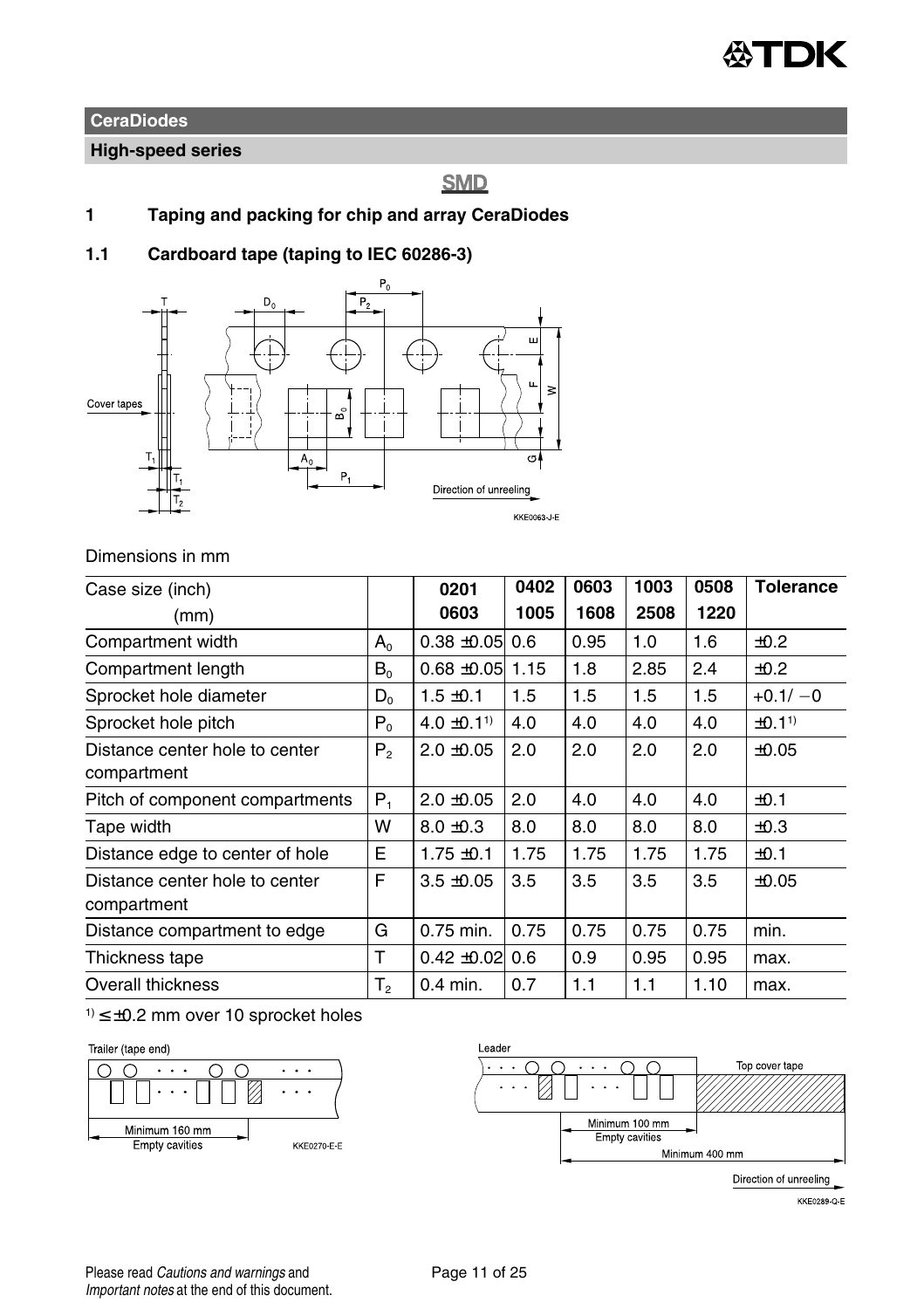

## **High-speed series**

**SMD** 

### **1.2 Blister tape (taping to IEC 60286-3)**



### Dimensions in mm

| Case size (inch)                |                | 0506 | 0612 | 1012 | <b>Tolerance</b> |
|---------------------------------|----------------|------|------|------|------------------|
| (mm)                            |                | 1216 | 1632 | 2532 |                  |
| Compartment width               | $A_{0}$        | 1.5  | 1.8  | 2.8  | ±0.2             |
| Compartment length              | $B_0$          | 1.8  | 3.4  | 3.5  | ±0.2             |
| Compartment height              | $K_{0}$        | 0.8  | 1.8  | 1.8  | max.             |
| Sprocket hole diameter          | $D_{0}$        | 1.5  | 1.5  | 1.5  | $+0.1/-0$        |
| Compartment hole diameter       | $D_1$          | 0.3  | 0.3  | 0.3  | min.             |
| Sprocket hole pitch             | $P_{0}$        | 4.0  | 4.0  | 4.0  | ±0.11            |
| Distance center hole to center  | $P_{2}$        | 2.0  | 2.0  | 2.0  | ±0.05            |
| compartment                     |                |      |      |      |                  |
| Pitch of component compartments | $P_1$          | 4.0  | 4.0  | 4.0  | ±0.1             |
| Tape width                      | W              | 8.0  | 8.0  | 8.0  | ±0.3             |
| Distance edge to center of hole | E              | 1.75 | 1.75 | 1.75 | ±0.1             |
| Distance center hole to center  |                | 3.5  | 3.5  | 3.5  | ±0.05            |
| compartment                     |                |      |      |      |                  |
| Distance compartment to edge    | G              | 0.75 | 0.75 | 0.75 | min.             |
| Thickness tape                  | Т              | 0.3  | 0.3  | 0.3  | max.             |
| Overall thickness               | T <sub>2</sub> | 1.3  | 2.5  | 2.5  | max.             |

## $1) \leq \pm 0.2$  mm over 10 sprocket holes







Direction of unreeling

**KKE0289-Q-E**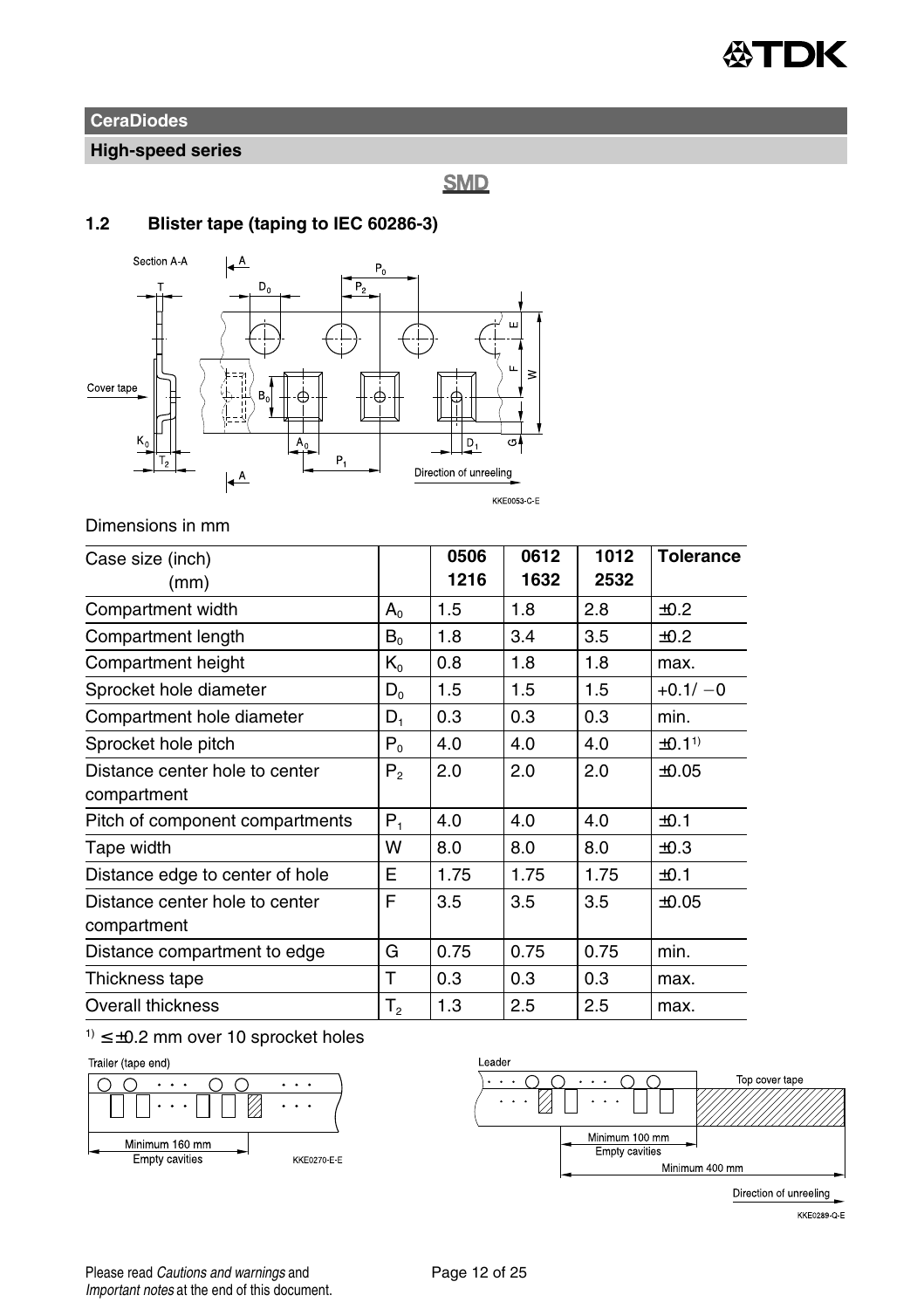

## **High-speed series**

**SMD** 

## **1.3 Reel packing**



KKE0058 E

Dimensions in mm

|                      |       | <b>Dimensions</b> | Tolerance | <b>Dimensions</b> | Tolerance |
|----------------------|-------|-------------------|-----------|-------------------|-----------|
| Reel diameter        |       | 180               | $+0/-3$   | 330               | $+0/-2$   |
| Reel width (inside)  | $W_1$ | 8.4               | $+1.5/-0$ | 8.4               | $+1.5/-0$ |
| Reel width (outside) | W,    | 14.4              | max.      | 14.4              | max.      |

Package: 8-mm tape Reel material: Plastic

## **1.4 Packing units**

| cardboard |
|-----------|
| cardboard |
| cardboard |
| cardboard |
|           |
| cardboard |
|           |
|           |
|           |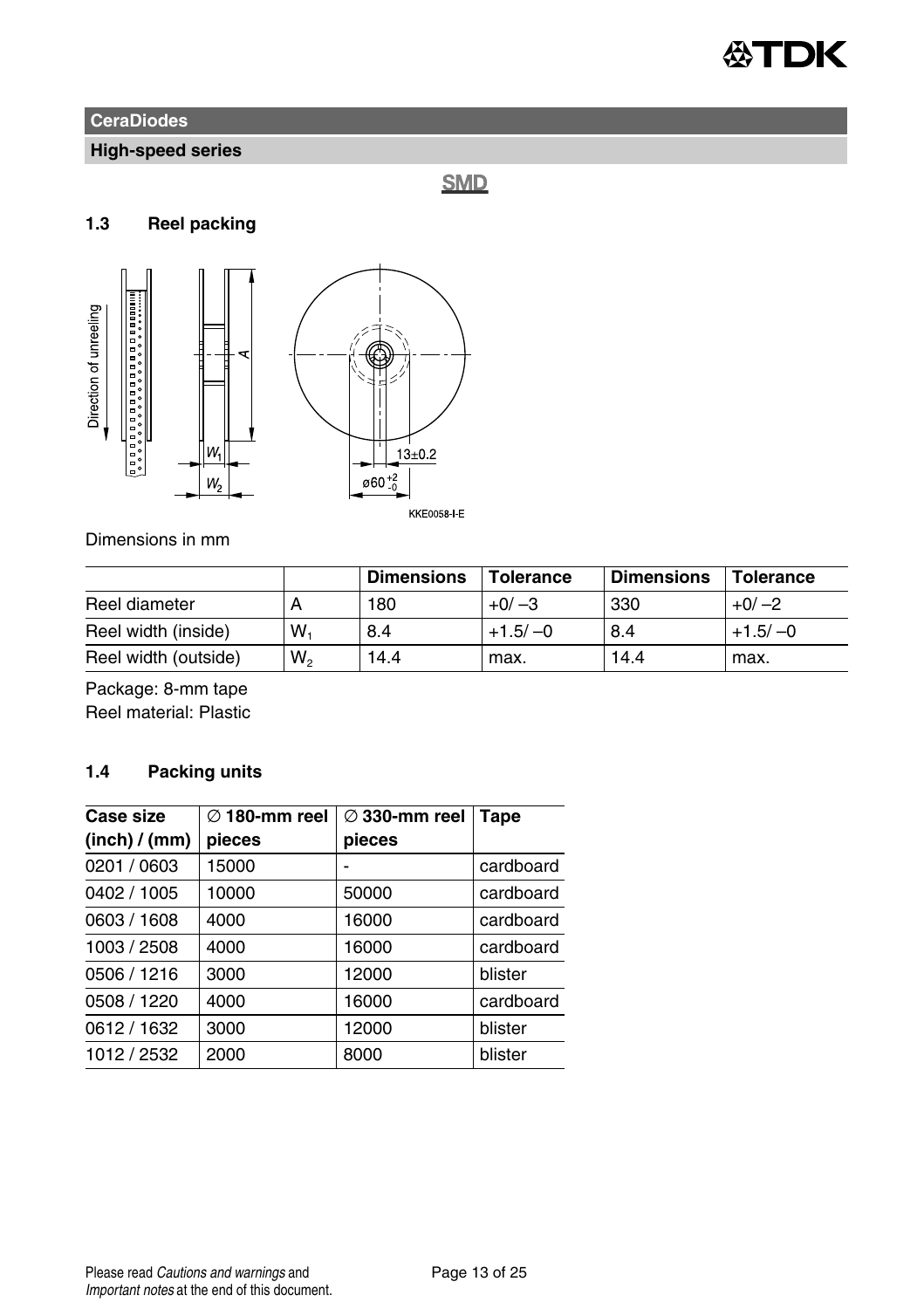

**High-speed series**

**SMD** 

### **Soldering directions**

### **1 Reflow soldering temperature profile**

**Recommended temperature characteristic for reflow soldering following JEDEC J-STD-020D**



| <b>Profile feature</b>                  |                                                              | Sn-Pb eutectic assembly                         | Pb-free assembly             |  |
|-----------------------------------------|--------------------------------------------------------------|-------------------------------------------------|------------------------------|--|
| Preheat and soak                        |                                                              |                                                 |                              |  |
| - Temperature min                       | $\Gamma_{\sf smin}$                                          | 100 $\degree$ C                                 | 150 $\degree$ C              |  |
| - Temperature max                       | $\mathsf{I}_{\text{smax}}$                                   | 150 $\degree$ C                                 | 200 $°C$                     |  |
| - Time                                  | $\mathsf{t}_{\mathsf{smin}}$ to $\mathsf{t}_{\mathsf{smax}}$ | 60120s                                          | 60180s                       |  |
| Average ramp-up rate                    | ${\sf T}_{\sf smax}$ to ${\sf T}_{\sf p}$                    | $3^{\circ}$ C/s max.                            | $3 °C/s$ max.                |  |
| Liquidous temperature                   | Ъ.                                                           | 183 °C                                          | 217 °C                       |  |
| Time at liquidous                       |                                                              | 60150s                                          | 60150s                       |  |
| Peak package body temperature           | $T_n$ <sup>1)</sup>                                          | $220^{\circ}$ C  235 $^{\circ}$ C <sup>2)</sup> | 245 °C  260 °C <sup>2)</sup> |  |
| Time $(t_P)^3$ within 5 °C of specified |                                                              | $20 s^{3}$                                      | $30 s^{3}$                   |  |
| classification temperature $(T_c)$      |                                                              |                                                 |                              |  |
| Average ramp-down rate                  | $\overline{T_{p}}$ to $T_{\text{smax}}$                      | $6 °C/s$ max.                                   | $6°C/s$ max.                 |  |
| Time 25 °C to peak temperature          |                                                              | maximum 6 min                                   | maximum 8 min                |  |

1) Tolerance for peak profile temperature  $(T<sub>P</sub>)$  is defined as a supplier minimum and a user maximum.

2) Depending on package thickness. For details please refer to JEDEC J-STD-020D.

3) Tolerance for time at peak profile temperature  $(t_P)$  is defined as a supplier minimum and a user maximum.

**Note:** All temperatures refer to topside of the package, measured on the package body surface. Number of reflow cycles: 3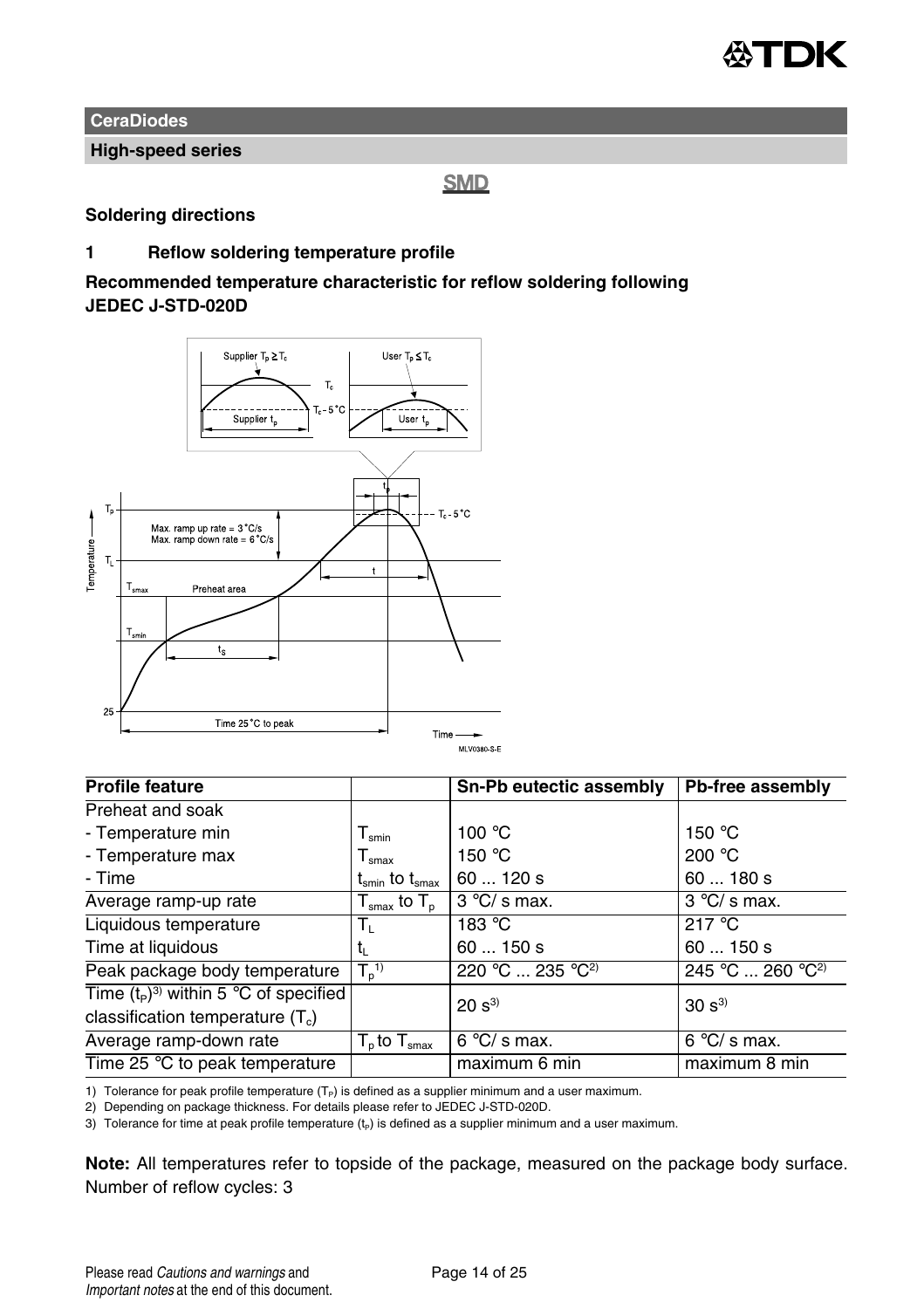

### **High-speed series**

### **SMD**

### **2 Soldering guidelines**

The use of mild, non-activated fluxes for soldering is recommended, as well as proper cleaning of the PCB.

The components are suitable for reflow soldering to JEDEC J-STD-020D.

### **3 Solder joint profiles / solder quantity**

### **3.1 Cement quantity**

The component is fixed onto the circuit board with cement prior to soldering. It must still be able to move slightly. When the board is placed into the reflow oven, excessively rigid fixing can lead to high forces acting on the component and thus to a break. In addition, too much cement can lead to unsymmetrical stressing and thus to mechanical fracture of the component. The cement must also be so soft during mounting that no mechanical stressing occurs.

### **3.2 Mounting the components on the board**

It is best to mount the components on the board before soldering so that one termination does not enter the oven first and the second termination is soldered subsequently. The ideal case is simultaneous wetting of both terminations.

### **3.3 Solder joint profiles**

If the meniscus height is too low, that means the solder quantity is too low, the solder joint may break, i.e. the component becomes detached from the joint. This problem is sometimes interpreted as leaching of the external terminations.

If the solder meniscus is too high, i.e. the solder quantity is too large, the vise effect may occur. As the solder cools down, the solder contracts in the direction of the component. If there is too much solder on the component, it has no leeway to evade the stress and may break, as in a vise.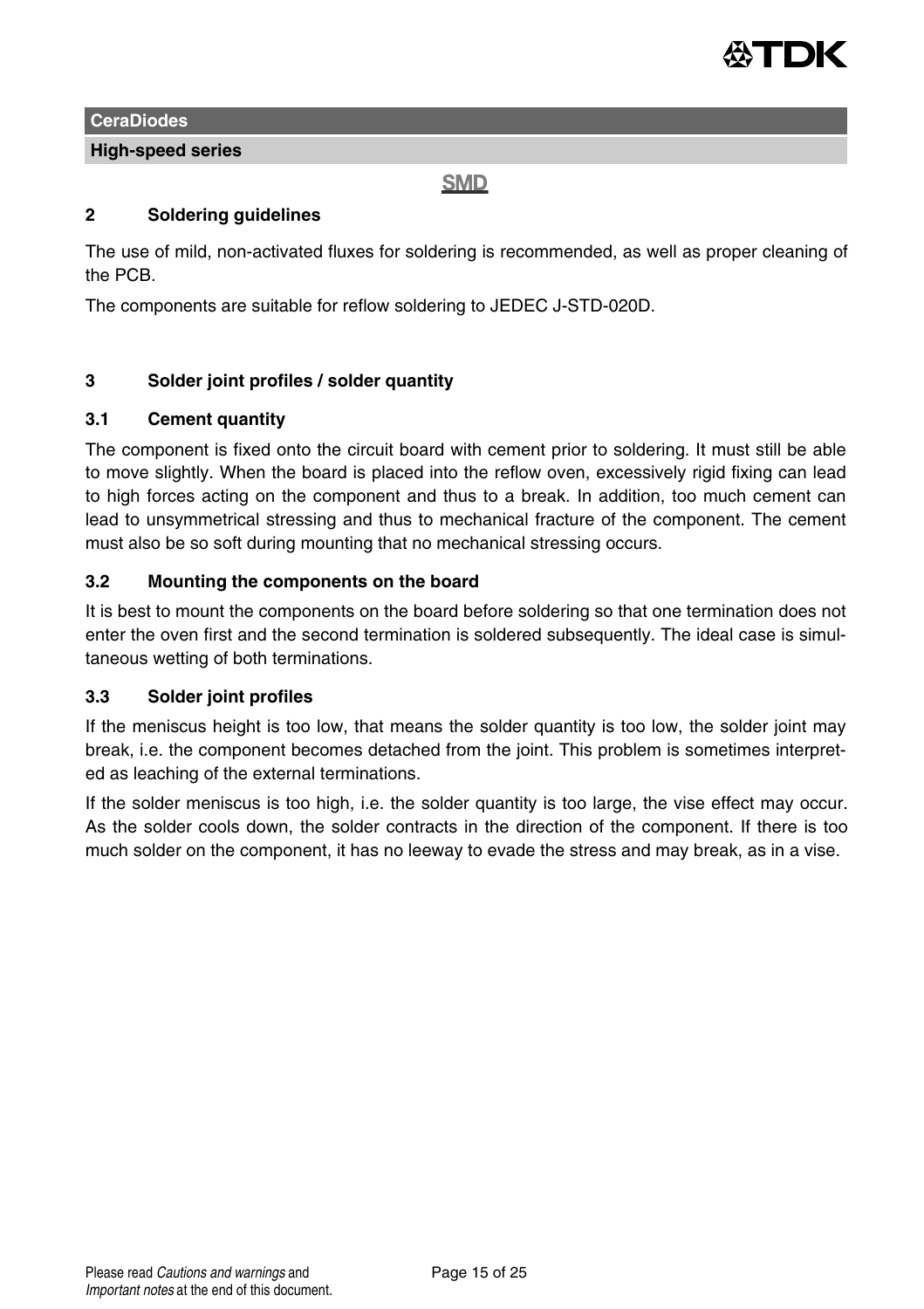

**High-speed series**

**SMD** 

### **3.3.1 Solder joint profiles for nickel barrier termination**



Good and poor solder joints caused by amount of solder in infrared reflow soldering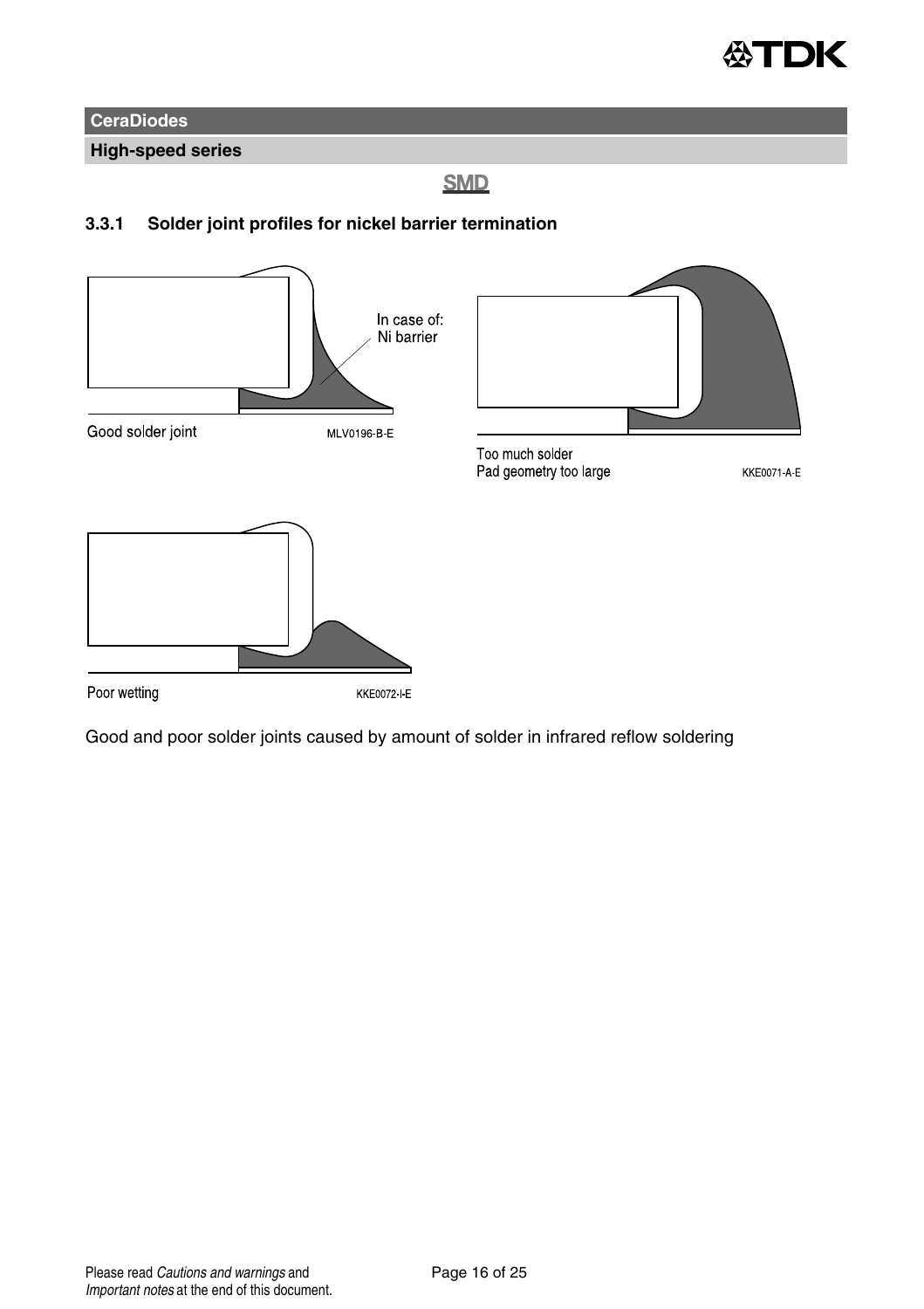

**High-speed series**

## **SMD**

### **4 Solderability tests**

| Test                                                    | <b>Standard</b>          | Test conditions /<br>Sn-Pb soldering                                                                                                          | Test conditions /<br>Pb-free soldering                                                                                                        | Criteria / test results                                                   |
|---------------------------------------------------------|--------------------------|-----------------------------------------------------------------------------------------------------------------------------------------------|-----------------------------------------------------------------------------------------------------------------------------------------------|---------------------------------------------------------------------------|
| Wettability                                             | IEC                      | Immersion in<br>60068-2-58 60/40 SnPb solder<br>using non-activated<br>flux at 215 $\pm$ 3 °C for<br>$3 + 0.3$ s                              | Immersion in<br>Sn96.5Ag3.0Cu0.5<br>solder using non- or<br>low activated flux<br>at 245 $\pm$ 5 °C<br>for $3 \pm 0.3$ s                      | Covering of 95%<br>of end termination,<br>checked by visual<br>inspection |
| Leaching<br>resistance                                  | <b>IEC</b>               | Immersion in<br>60068-2-58 60/40 SnPb<br>solder using<br>mildly activated flux<br>without preheating<br>at 255 $\pm$ 5 °C<br>for 10 $\pm$ 1 s | Immersion in<br>Sn96.5Ag3.0Cu0.5<br>solder using non- or<br>low activated flux<br>without preheating<br>at 255 $\pm$ 5 °C<br>for $10 \pm 1$ s | No leaching of<br>contacts                                                |
| Tests of<br>resistance to<br>soldering heat<br>for SMDs | <b>IEC</b><br>60068-2-58 | Immersion in<br>60/40 SnPb for 10 s<br>at 260 $°C$                                                                                            | Immersion in<br>Sn96.5Ag3.0Cu0.5<br>for 10 s at 260 $\degree$ C                                                                               | Capacitance change:<br>$-15\% \leq \Delta C \leq 15\%$                    |

### **Note:**

### **Leaching of the termination**

Effective area at the termination might be lost if the soldering temperature and/or immersion time are not kept within the recommended conditions. Leaching of the outer electrode should not exceed 25% of the chip end area (full length of the edge A-B-C-D) and 25% of the length A-B, shown below as mounted on the substrate.

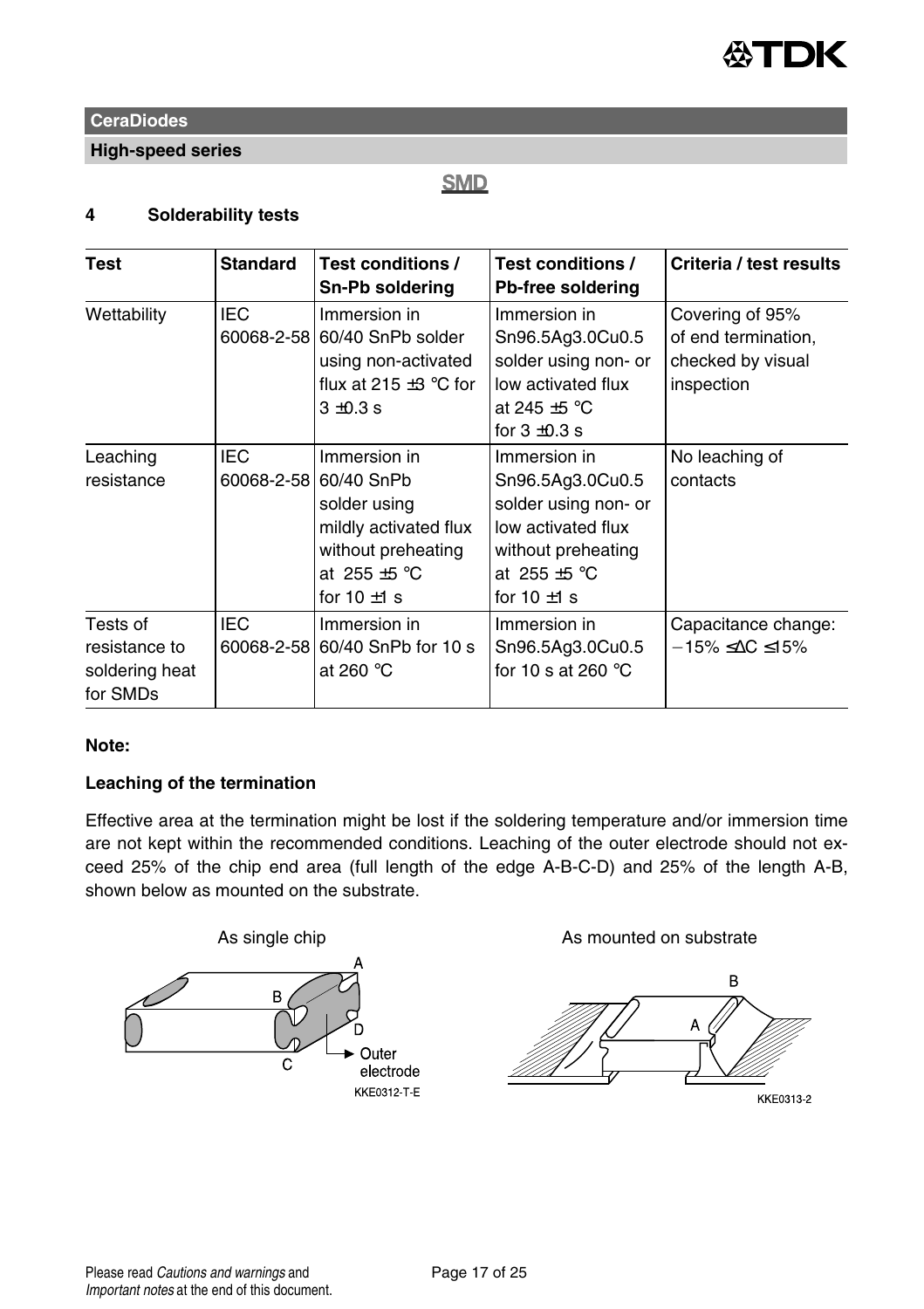

**High-speed series**

**SMD** 

### **5 Notes for proper soldering**

### **5.1 Preheating and cooling**

- $\blacksquare$  The average ramp-up rate must not exceed 3 °C/s.
- $\blacksquare$  The cooling rate must not exceed 8 °C/s.

### **5.2 Repair / rework**

Manual soldering with a soldering iron must be avoided, hot-air methods are recommended for making repairs.

### **5.3 Cleaning**

All environmentally compatible agents are suitable for cleaning. Select the appropriate cleaning solution according to the type of flux used. The temperature difference between the components and cleaning liquid must not be greater than 100  $\degree$ C. Ultrasonic cleaning should be carried out with the utmost caution. Too high ultrasonic power can impair the adhesive strength of the metallized surfaces. Insufficient or excessive cleaning can be detrimental to CeraDiode performance.

### **5.4 Solder paste printing (reflow soldering)**

An excessive application of solder paste results in too high a solder fillet, thus making the chip more susceptible to mechanical and thermal stress. This will lead to the formation of cracks. Too little solder paste reduces the adhesive strength on the outer electrodes and thus weakens the bonding to the PCB. The solder should be applied smoothly to the end surface to a height of min. 0.2 mm.

### **5.5 Selection of flux**

Used flux should have less than or equal to 0.1 wt % of halogenated content, since flux residue after soldering could lead to corrosion of the termination and/or increased leakage current on the surface of the CeraDiode. Strong acidic flux must not be used. The amount of flux applied should be carefully controlled, since an excess may generate flux gas, which in turn is detrimental to solderability.

### **5.6 Storage**

Solderability is guaranteed for one year from date of delivery, provided that components are stored in their original packages.

Storage temperature:  $-25 \degree C$  to +45  $\degree C$ 

Relative humidity: ≤75% annual average, ≤95% on 30 days a year

The solderability of the external electrodes may deteriorate if SMDs are stored where they are exposed to high humidity, dust or harmful gas (hydrogen chloride, sulfurous acid gas or hydrogen sulfide).

Do not store SMDs where they are exposed to heat or direct sunlight. Otherwise the packing material may be deformed or SMDs may stick together, causing problems during mounting.

After opening the factory seals, such as polyvinyl-sealed packages, it is recommended to use the SMDs as soon as possible.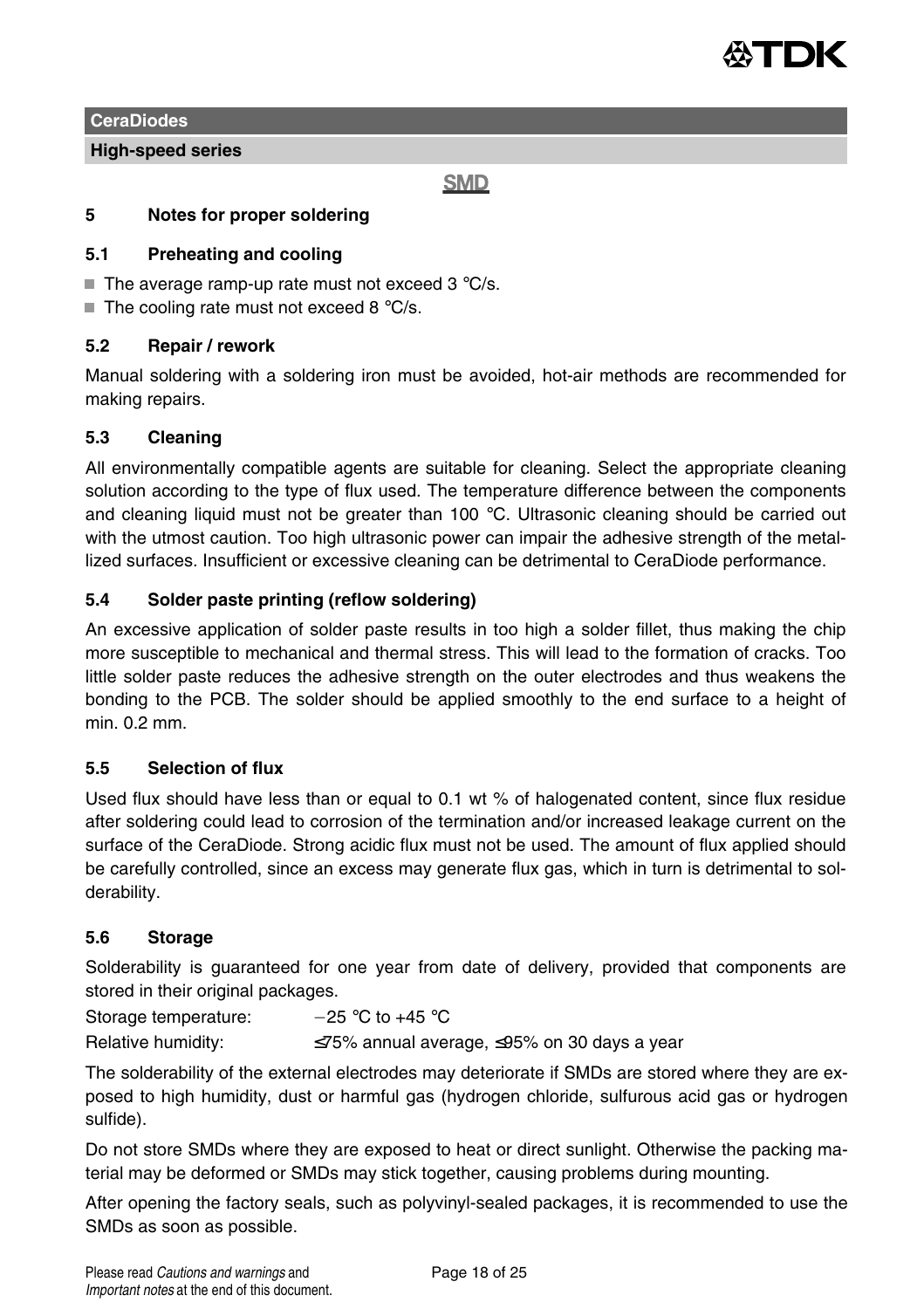

**High-speed series**

## **SMD**

### **5.7 Placement of components on circuit board**

It is of advantage to place the components on the board before soldering so that their two terminals do not enter the solder oven at different times. Ideally, both terminals should be wetted simultaneously.

### **5.8 Soldering caution**

- Sudden heating or cooling of the component results in thermal destruction by cracks.
- An excessively long soldering time or high soldering temperature results in leaching of the outer electrodes, causing poor adhesion due to loss of contact between electrodes and termination.
- Avoid manual soldering with a soldering iron.
- Wave soldering must not be applied for CeraDiodes designated for reflow soldering only.
- $\blacksquare$  Keep to the recommended down-cooling rate.

### **5.9 Standards**

CECC 00802 IEC 60068-2-58 IEC 60068-2-20 JEDEC J-STD-020D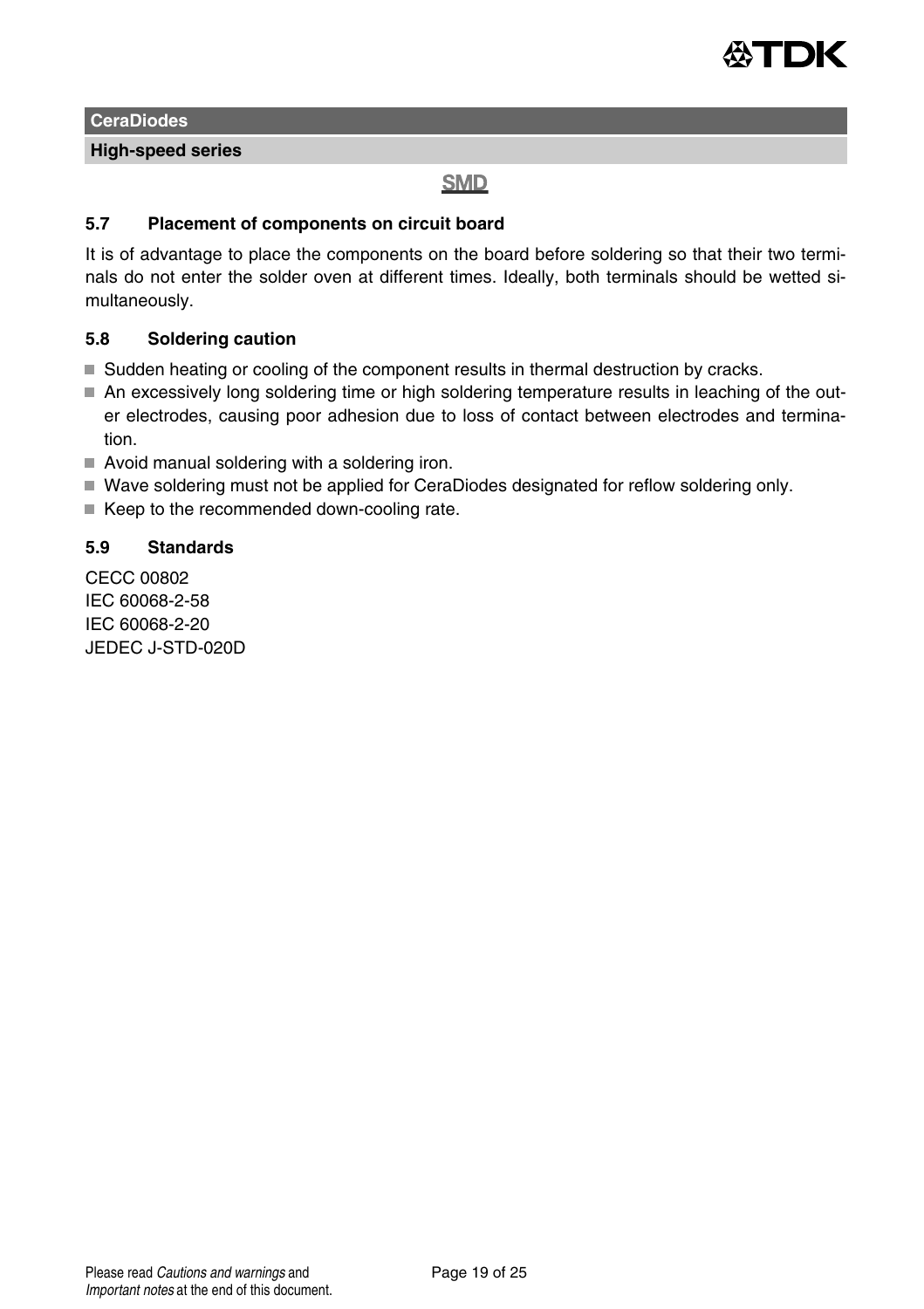

## **High-speed series**

## **SMD**

## **Symbols and terms**

| <b>CeraDiode</b>                         | Semiconductor diode                                                    |                                                                                                 |
|------------------------------------------|------------------------------------------------------------------------|-------------------------------------------------------------------------------------------------|
| $C_{\sf max}$                            |                                                                        | Maximum capacitance                                                                             |
| $C_{\text{two}}$                         |                                                                        | Typical capacitance                                                                             |
| $\mathsf{I}_\mathsf{BR}$                 | $I_R$ , $I_T$                                                          | (Reverse) current @ breakdown voltage                                                           |
| I <sub>leak</sub>                        | I <sub>RM</sub>                                                        | (Reverse) leakage current                                                                       |
| $I_{PP}$                                 | $I_{\rm p}$ , $I_{\rm pp}$                                             | Current @ clamping voltage, peak pulse<br>current                                               |
| $P_{PP}$                                 | $P_{PP}$                                                               | Peak pulse power                                                                                |
| $T_{\rm{on}}$                            |                                                                        | Operating temperature                                                                           |
| ${\mathsf T}_{\text{stg}}$               |                                                                        | Storage temperature                                                                             |
| $V_{BR}$                                 | $\mathsf{V}_{\mathsf{BR}}$                                             | (Reverse) breakdown voltage                                                                     |
| $\mathsf{V}_{\mathsf{BR},\mathsf{min}}$  |                                                                        | Minimum breakdown voltage                                                                       |
| $\mathsf{V}_{\text{clamp}}$              | $V_{cl.}$ $V_C$                                                        | Clamping voltage                                                                                |
| $V_{\text{clamp,max}}$                   |                                                                        | Maximum clamping voltage                                                                        |
| $V_{DC}$                                 | V <sub>RM</sub> , V <sub>RWM</sub> , V <sub>WM</sub> , V <sub>DC</sub> | (Reverse) stand-off voltage, working<br>voltage, operating voltage                              |
| $\mathsf{V}_{\mathsf{DC},\mathsf{max}}$  |                                                                        | Maximum DC operating voltage                                                                    |
| $\mathsf{V}_{\mathsf{ESD},\mathsf{air}}$ |                                                                        | Air discharge ESD capability                                                                    |
| $V_{\text{ESD},\text{contact}}$          |                                                                        | Contact discharge ESD capability                                                                |
| $V_{\text{leak}}$                        | $V_{BM}$ , $V_{BWM}$ , $V_{WM}$ , $V_{DC}$                             | (Reverse) voltage @ leakage current                                                             |
| $-$ *)                                   | ۱È.                                                                    | Current @ forward voltage                                                                       |
| $-$ *)                                   | $I_{\text{RM}}$ , $I_{\text{RM,max}}$ @ $V_{\text{RM}}$                | (Reverse) current @ maximum reverse<br>stand-off voltage, working voltage,<br>operating voltage |
| $-$ *)                                   | $V_F$                                                                  | Forward voltage                                                                                 |

\*) Not applicable due to bidirectional characteristics of CeraDiodes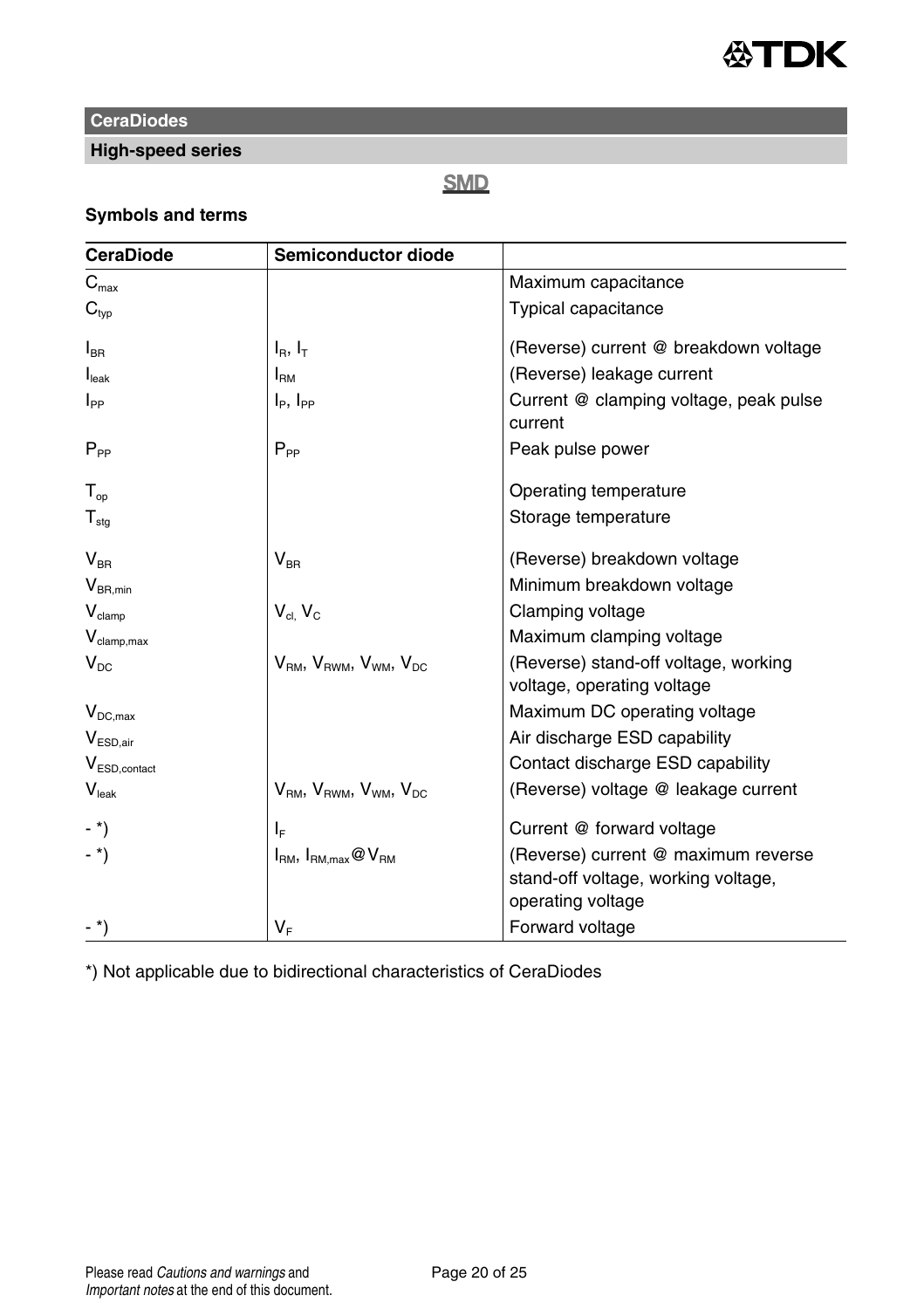

**High-speed series**

**SMD** 

### **Cautions and warnings**

### **General**

Some parts of this publication contain statements about the suitability of our CeraDiodes for certain areas of application, including recommendations about incorporation/design-in of these products into customer applications. The statements are based on our knowledge of typical requirements often made of our CeraDiodes in the particular areas. We nevertheless expressly point out that such statements cannot be regarded as binding statements about the suitability of our CeraDiodes for a particular customer application. As a rule, EPCOS is either unfamiliar with individual customer applications or less familiar with them than the customers themselves. For these reasons, it is always incumbent on the customer to check and decide whether the CeraDiodes with the properties described in the product specification are suitable for use in a particular customer application.

- Do not use EPCOS CeraDiodes for purposes not identified in our specifications, application notes and data books.
- Ensure the suitability of a CeraDiode in particular by testing it for reliability during design-in. Always evaluate a CeraDiode under worst-case conditions.
- Pay special attention to the reliability of CeraDiodes intended for use in safety-critical applications (e.g. medical equipment, automotive, spacecraft, nuclear power plant).

### **Design notes**

- Always connect a CeraDiode in parallel with the electronic circuit to be protected.
- Consider maximum rated power dissipation if a CeraDiode has insufficient time to cool down between a number of pulses occurring within a specified isolated time period. Ensure that electrical characteristics do not degrade.
- Consider derating at higher operating temperatures. Choose the highest voltage class compatible with derating at higher temperatures.
- Surge currents beyond specified values will puncture a CeraDiode. In extreme cases a CeraDiode will burst.
- If steep surge current edges are to be expected, make sure your design is as low-inductance as possible.
- $\blacksquare$  In some cases the malfunctioning of passive electronic components or failure before the end of their service life cannot be completely ruled out in the current state of the art, even if they are operated as specified. Do not use CeraDiodes in applications requiring a very high level of operational safety and especially when the malfunction or failure of a passive electronic component could endanger human life or health (e.g. in accident prevention, life-saving systems, or automotive battery line applications such as clamp 30), ensure by suitable design of the application or other measures (e.g. installation of protective circuitry or redundancy) that no injury or damage is sustained by third parties in the event of such a malfunction or failure.
- Specified values only apply to CeraDiodes that have not been subject to prior electrical, mechanical or thermal damage. The use of CeraDiodes in line-to-ground applications is therefore not advisable, and it is only allowed together with safety countermeasures like thermal fuses.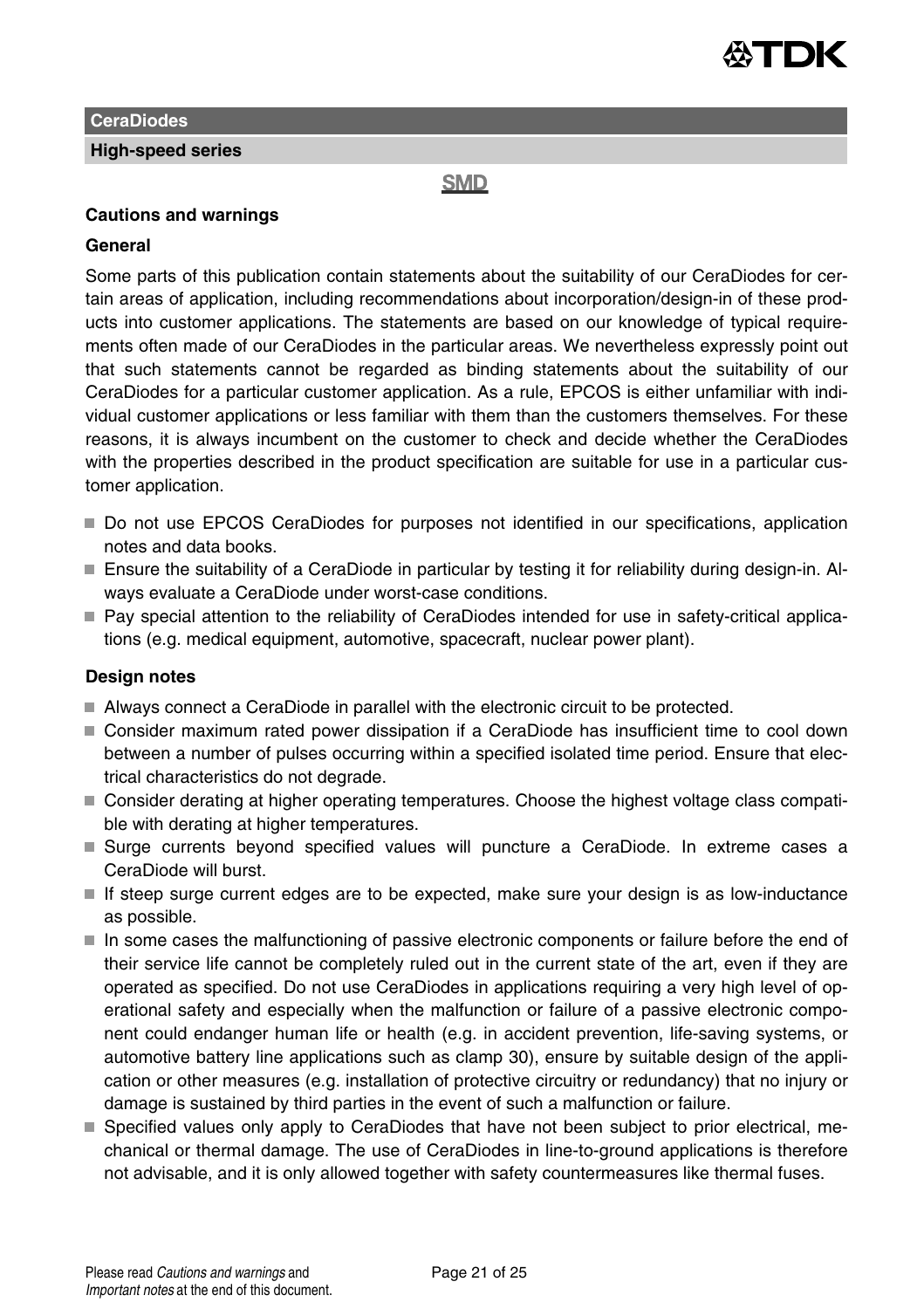

### **High-speed series**

## **SMD**

### **Storage**

- Only store CeraDiodes in their original packaging. Do not open the package before storage.
- Storage conditions in original packaging: temperature -25 to +45°C, relative humidity ≤75% annual average, maximum 95%, dew precipitation is inadmissible.
- Do not store CeraDiodes where they are exposed to heat or direct sunlight. Otherwise the packaging material may be deformed or CeraDiodes may stick together, causing problems during mounting.
- Avoid contamination of the CeraDiode surface during storage, handling and processing.
- Avoid storing CeraDiodes in harmful environments where they are exposed to corrosive gases for example (SO $_{\sf x}$ , CI).
- Use CeraDiodes as soon as possible after opening factory seals such as polyvinyl-sealed packages.
- Solder CeraDiodes after shipment from EPCOS within the time specified: 12 months.

### **Handling**

- Do not drop CeraDiodes and allow them to be chipped.
- Do not touch CeraDiodes with your bare hands gloves are recommended.
- Avoid contamination of the CeraDiode surface during handling.
- Washing processes may damage the product due to the possible static or cyclic mechanical loads (e.g. ultrasonic cleaning). They may cause cracks to develop on the product and its parts, which might lead to reduced reliability or lifetime.

### **Mounting**

- When CeraDiodes are encapsulated with sealing material or overmolded with plastic material, be aware that potting, sealing or adhesive compounds can produce chemical reactions in the CeraDiode ceramic that will degrade its electrical characteristics and reduce its lifetime.
- Make sure an electrode is not scratched before, during or after the mounting process.
- Make sure contacts and housings used for assembly with CeraDiodes are clean before mounting.
- The surface temperature of an operating CeraDiode can be higher. Ensure that adjacent components are placed at a sufficient distance from a CeraDiode to allow proper cooling.
- Avoid contamination of the CeraDiode surface during processing.
- Only CeraDiodes with an Ni barrier termination are approved for lead-free soldering.

### **Soldering**

- Complete removal of flux is recommended to avoid surface contamination that can result in an instable and/or high leakage current.
- Use resin-type or non-activated flux.
- Bear in mind that insufficient preheating may cause ceramic cracks.
- Rapid cooling by dipping in solvent is not recommended, otherwise a component may crack.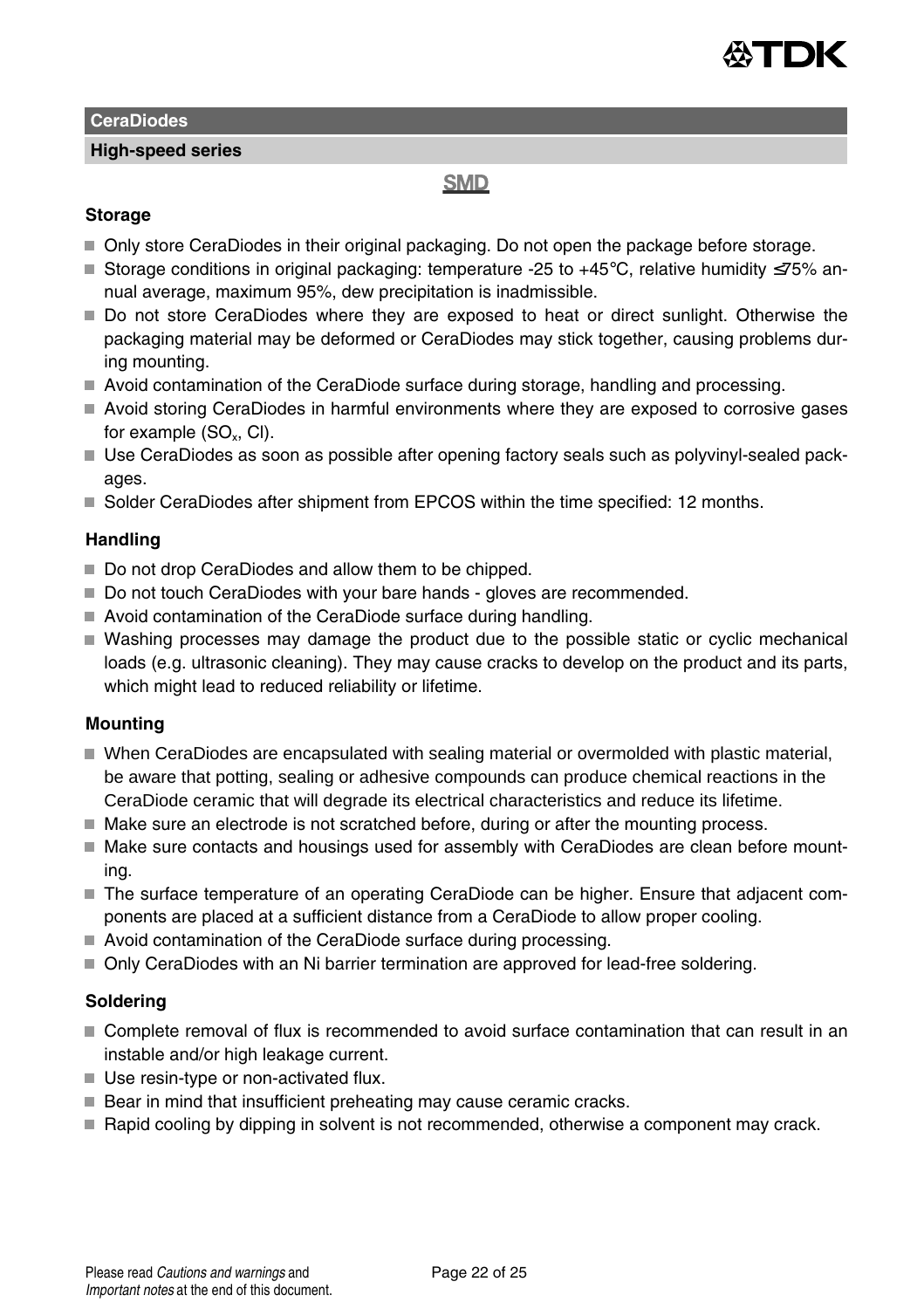

**High-speed series**

### **SMD**

### **Operation**

- Use CeraDiodes only within the specified operating temperature range.
- Use CeraDiodes only within specified voltage and current ranges.
- Environmental conditions must not harm a CeraDiode. Only use them in normal atmospheric conditions. Reducing the atmosphere (e.g. hydrogen or nitrogen atmosphere) is prohibited.
- Prevent a CeraDiode from contacting liquids and solvents. Make sure that no water enters a CeraDiode (e.g. through plug terminals).
- Avoid dewing and condensation.
- EPCOS CeraDiodes are designed for encased applications. Under all circumstances avoid exposure to:
	- direct sunlight
	- $-$  rain or condensation
	- steam, saline spray
	- $-$  corrosive gases
	- $-$  atmosphere with reduced oxygen content
- **EPCOS CeraDiodes are not suitable for switching applications or voltage stabilization where** static power dissipation is required.

This listing does not claim to be complete, it merely reflects the experience of EPCOS AG.

### **Display of ordering codes for EPCOS products**

The ordering code for one and the same EPCOS product can be represented differently in data sheets, data books, other publications, on the EPCOS website, or in order-related documents such as shipping notes, order confirmations and product labels. **The varying representations of the ordering codes are due to different processes employed and do not affect the specifications of the respective products**. Detailed information can be found on the Internet under www.epcos.com/orderingcodes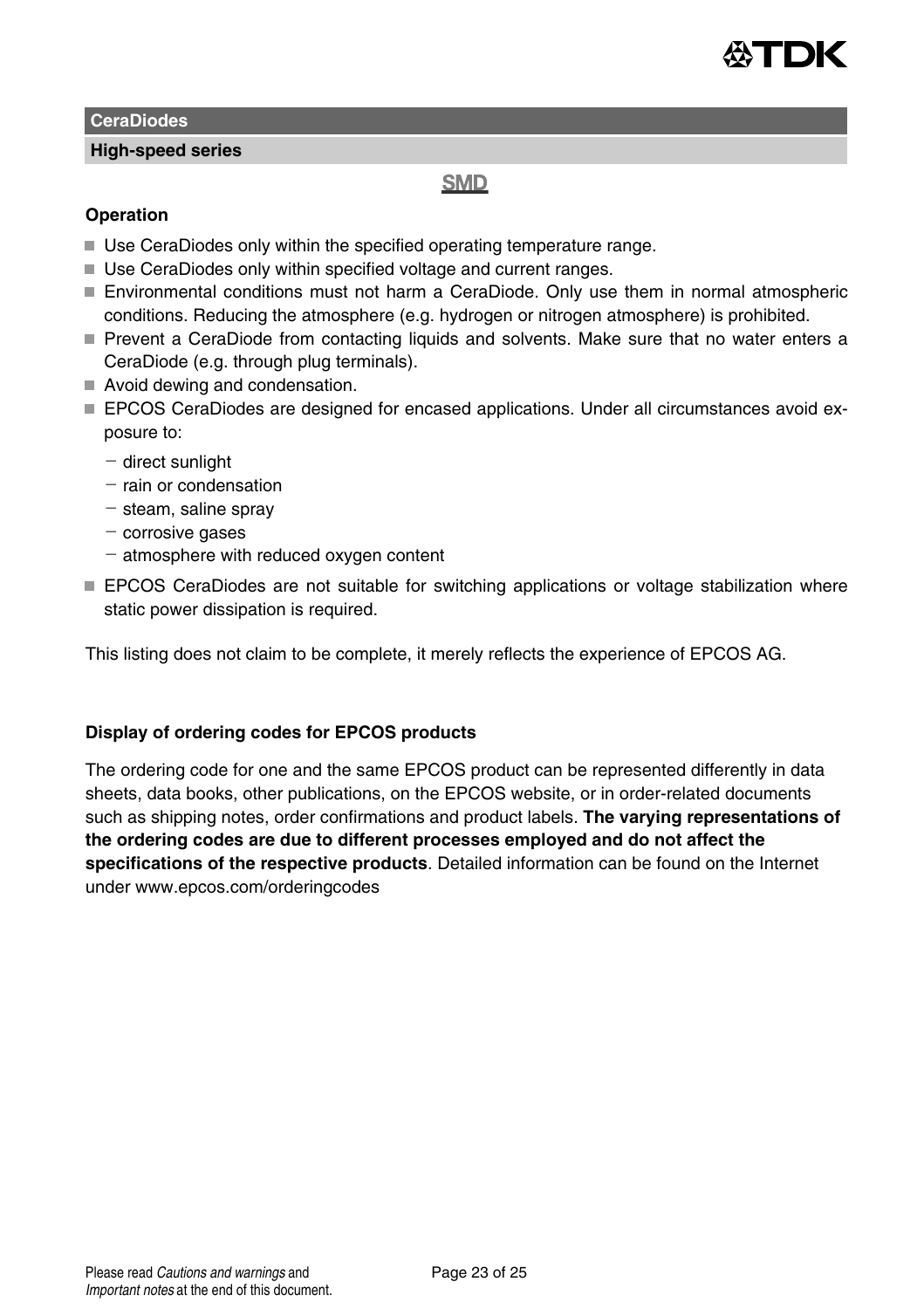

The following applies to all products named in this publication:

- 1. Some parts of this publication contain **statements about the suitability of our products for certain areas of application**. These statements are based on our knowledge of typical requirements that are often placed on our products in the areas of application concerned. We nevertheless expressly point out **that such statements cannot be regarded as binding statements about the suitability of our products for a particular customer application**. As a rule, EPCOS is either unfamiliar with individual customer applications or less familiar with them than the customers themselves. For these reasons, it is always ultimately incumbent on the customer to check and decide whether an EPCOS product with the properties described in the product specification is suitable for use in a particular customer application.
- 2. We also point out that **in individual cases, a malfunction of electronic components or failure before the end of their usual service life cannot be completely ruled out in the current state of the art, even if they are operated as specified**. In customer applications requiring a very high level of operational safety and especially in customer applications in which the malfunction or failure of an electronic component could endanger human life or health (e.g. in accident prevention or lifesaving systems), it must therefore be ensured by means of suitable design of the customer application or other action taken by the customer (e.g. installation of protective circuitry or redundancy) that no injury or damage is sustained by third parties in the event of malfunction or failure of an electronic component.
- 3. **The warnings, cautions and product-specific notes must be observed.**
- 4. In order to satisfy certain technical requirements, **some of the products described in this publication may contain substances subject to restrictions in certain jurisdictions (e.g. because they are classed as hazardous)**. Useful information on this will be found in our Material Data Sheets on the Internet (www.epcos.com/material). Should you have any more detailed questions, please contact our sales offices.
- 5. We constantly strive to improve our products. Consequently, **the products described in this publication may change from time to time**. The same is true of the corresponding product specifications. Please check therefore to what extent product descriptions and specifications contained in this publication are still applicable before or when you place an order. We also **reserve the right to discontinue production and delivery of products**. Consequently, we cannot guarantee that all products named in this publication will always be available. The aforementioned does not apply in the case of individual agreements deviating from the foregoing for customer-specific products.
- 6. Unless otherwise agreed in individual contracts, **all orders are subject to the current version of the "General Terms of Delivery for Products and Services in the Electrical Industry" published by the German Electrical and Electronics Industry Association (ZVEI)**.